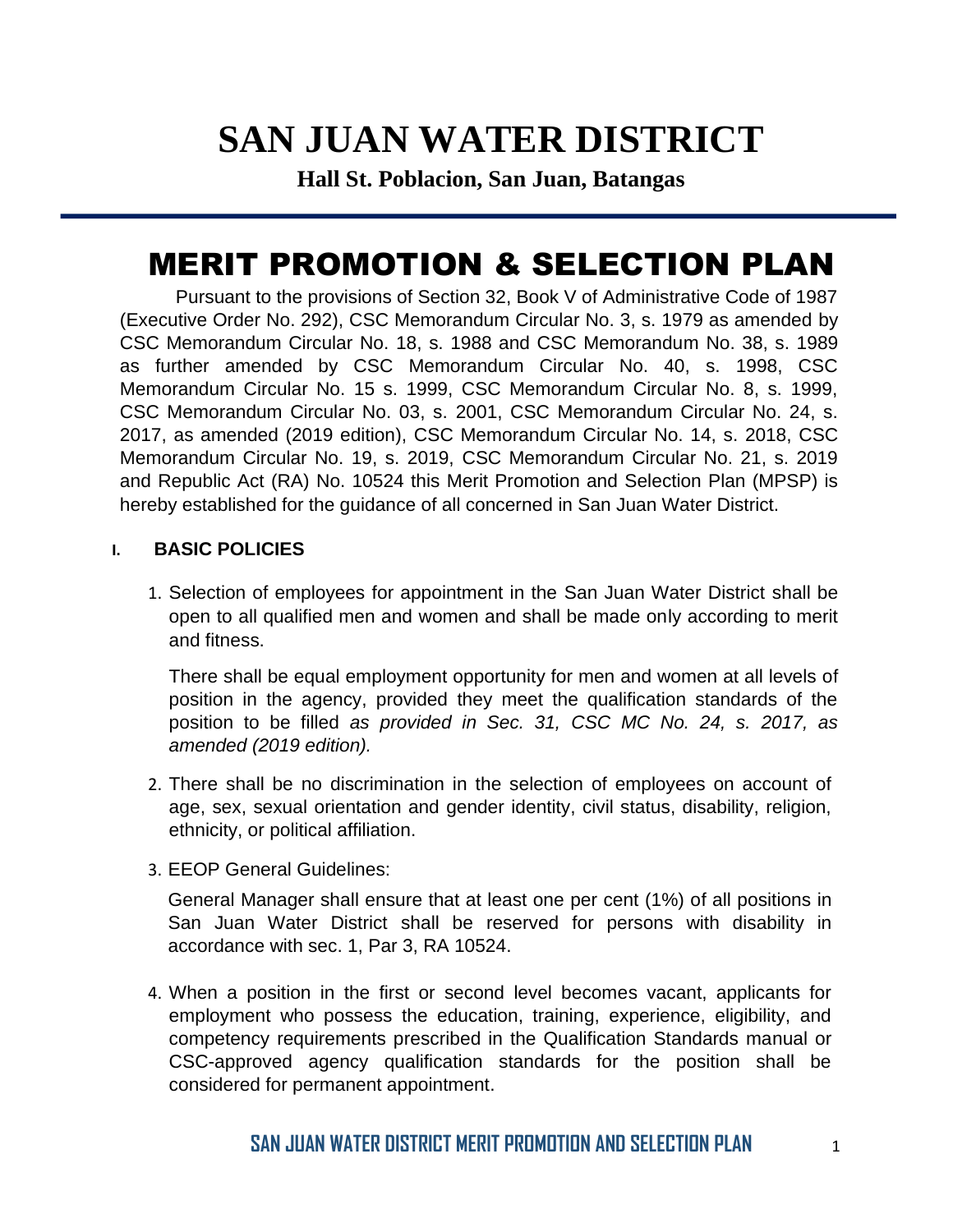- 5. San Juan Water District shall not fill-up vacancies resulting from promotion until the promotional appointments have been approved or validated by the CSC, except in meritorious cases, as may be authorized by the Commission. In the event that the San Juan Water District is conferred with PRIME-HRM award, as a prior notice, promotional appointments shall include a notation stating that the employee shall be reverted to his/her former positions in case the promotional appointment is disapproved/invalidated. Furthermore, appointment to a vacant position resulting from promotional appointment shall bear the notation that the appointment is subject to CSC attestation of the promotional appointment of the incumbent of the previous position.
- 6. All San Juan Water District positions should be included in the approved Qualification Standards Manual of San Juan Water District, or if unique, should have a qualification standard approved / confirmed by the Civil Service Commission.

An appointment to a position without an approved qualification standard by the Civil Service Commission, as the case may be, shall be disapproved.

- 7. The following positions are exempt from the publication and posting requirements:
	- a) Primarily confidential.
	- b) Policy-determining.
	- c) Coterminous with that of the General Manager, including other non-career positions such as contractual and casual identified under Section 9, Subtitle A, Title I, Book V of EO No. 292.
	- d) Reappointment (change of status to permanent) of those appointed on temporary status for Category II positions under CSC MC No. 11, s. 1996, as amended.
	- e) Those to be filled by existing regular employees in the agency in case of reorganization/rationalization; provided, the approved staffing pattern is posted in the agency bulletin boards and other conspicuous places in its central and regional/field offices.
- 8. The General Manager shall be personally liable for the salary of an appointee paid after the CSC has finally disapproved the appointment.
- 9. Candidates for the following appointments shall no longer be subjected to the screening of the HRMPSB:
	- a. Substitute appointment due to its short duration and emergency nature.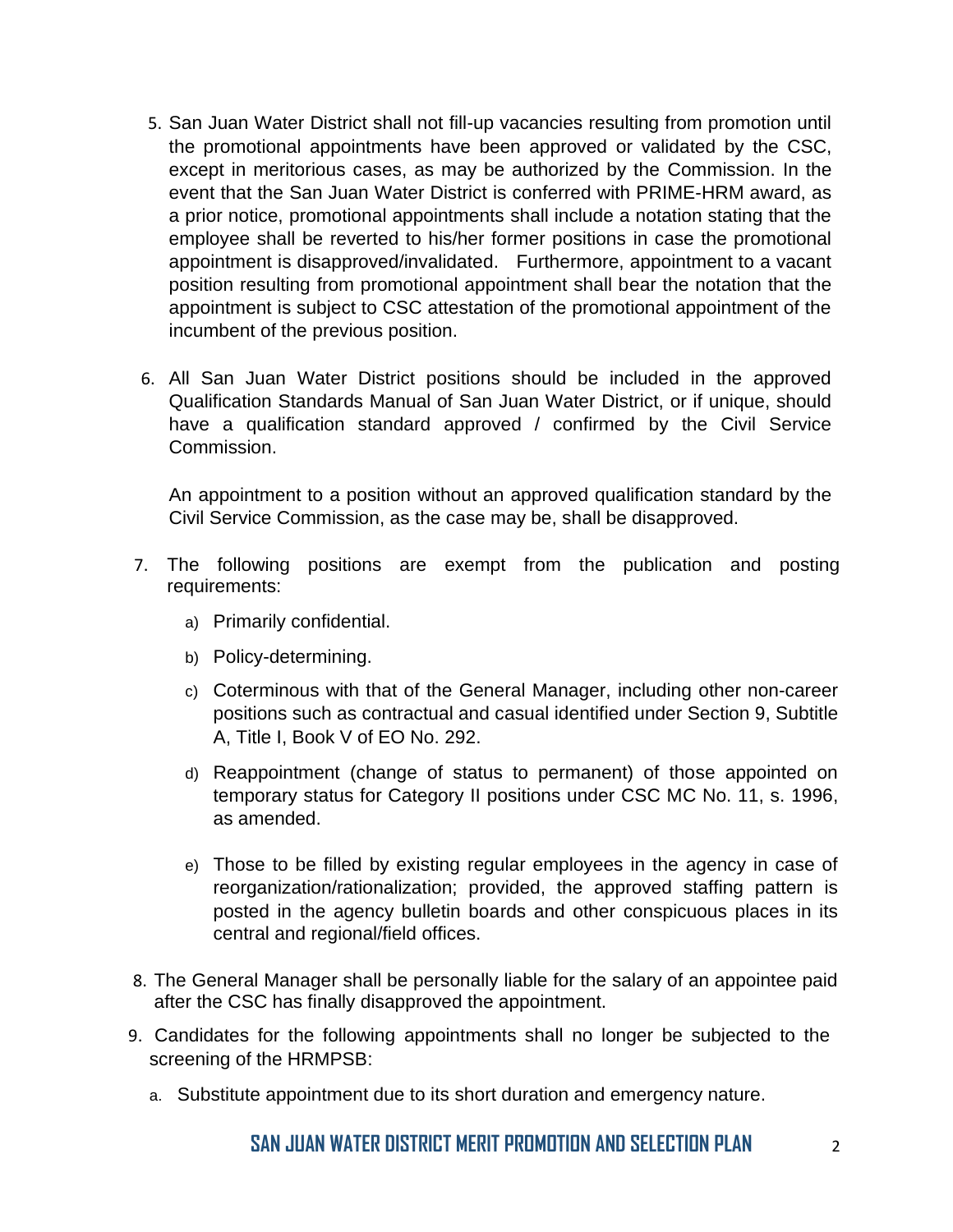- b. Reappointment to change the employment status from temporary to permanent upon meeting the deficiency or to renew the appointment of a temporary employee, if upon publication there are no qualified applicants and his/her performance rating is at least Very Satisfactory for two (2) rating periods; or
- c. Appointment to casual, contractual, coterminous, and other non-career positions as identified under Section 9, Subtitle A, Title I, Book V of EO No. 292.
- 10. For vacancies in the first and second level, all qualified next in rank employees shall be automatically considered candidates for promotion to the next higher position. However, those who are not next-in rank but qualified shall submit their written application.
- 11. An employee may be promoted to a position which is not more than three (3) salary, pay or job grades higher than the employee's present position, except when the promotional appointment falls within the purview of any of the exceptions stated in Section 97, CSC MC. No. 24 s. 2017, as amended
- 12. The three-salary grade limitation shall apply only to promotion within the agency. This prohibition shall not apply to the following human resource actions which involve issuance of an appointment:
	- a. Transfer incidental to promotion provided that the appointee was subjected to deep selection
	- b. Reappointment involving promotion from non-career to career provided the appointee was subjected to deep selection
	- c. Reappointment from career to non-career position
	- d. Reemployment
	- e. Reclassification of position
- 13.To facilitate review and evaluation of appointments, the HRMO shall submit the approved Systems of Ranking Position (SRP) of San Juan Water District, to Civil Service Commission Regional Office IV or CSC Field Office - Batangas. The agency SRP shall be used as one of the bases for determining whether San Juan Water District, observe the policy on the three-salary grade limitation on promotion as herein provided.
- 14. An employee should have obtained at least Very Satisfactory performance rating in the last rating period prior to the assessment or screening for promotion or transfer.
- The performance rating of at least Very Satisfactory (VS) in the last rating period shall not be required for promotion from first to second level entry positions.
- The performance rating prior to the reclassification of the position shall be considered as performance rating in the reclassified position for purposes of promotion.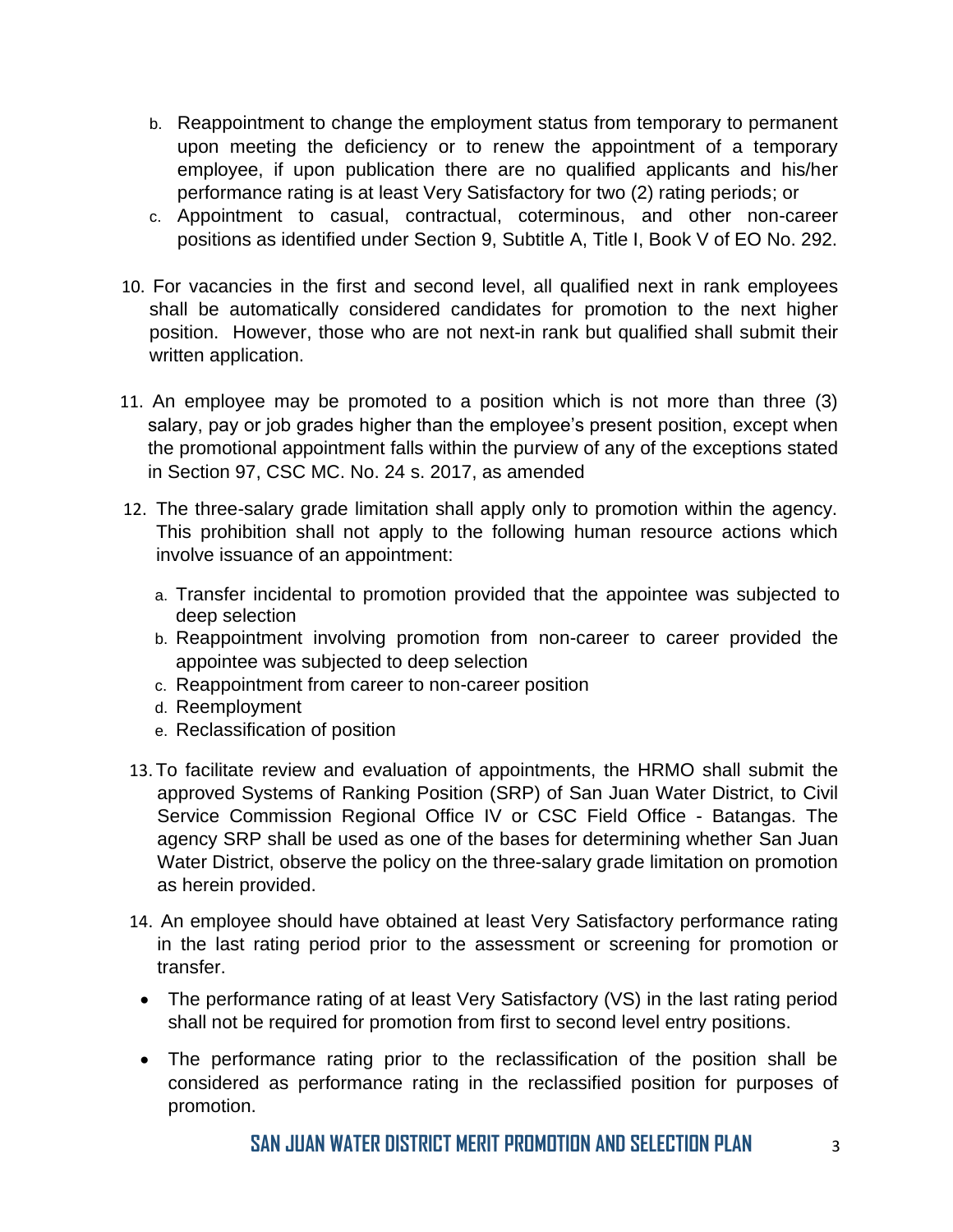- 15. Promotion within six (6) months prior to compulsory retirement shall not be allowed except as otherwise provided by law.
- 16. The approved San Juan Water District Merit Promotion and Selection Plan shall be used as bases in the issuance of appointments and attestation thereof.
- 17. No appointment in the San Juan Water District shall be made in favor of a relative of the appointing or recommending officer/authority, or of the person exercising immediate supervision over the appointee.
	- Unless otherwise provided by law, the word "relative" and the members of the family referred to are those related within the third degree either of consanguinity or of affinity.
	- The following are exempted from the operation of the rules on nepotism:
		- a. persons employed in a confidential capacity.
		- b. Physicians.
		- c. other positions as may be provided by law.
	- •The nepotism rule covers all kinds of appointments whether original, promotion, transfer, and reemployment regardless of status, including casual, contractual, and coterminous but are not primarily confidential. This rule shall also apply to designation.
- 18. This MPSP, once signed, shall be considered as a valid contract binding among the General Manager, the employees, and the CSC. As such, non-compliance by the agency with the policies and procedures provided therein shall be considered as a ground for disapproval of appointment. The same can be a ground for administrative disciplinary action against the official or employee who caused the violation.

## **II. OBJECTIVES**

It is the policy of San Juan Water District to strictly adhere to the principles of merit, fitness, and equality. The selection of employees shall be based on their relative qualifications and competence to perform the duties and responsibilities of the position.

There shall be no discrimination in the selection of employees on account of age, sex, sexual orientation and gender identity, civil status, disability, religion, ethnicity, or political affiliation.

In this pursuit, the San Juan Water District Merit Promotion and Selection Plan aims to: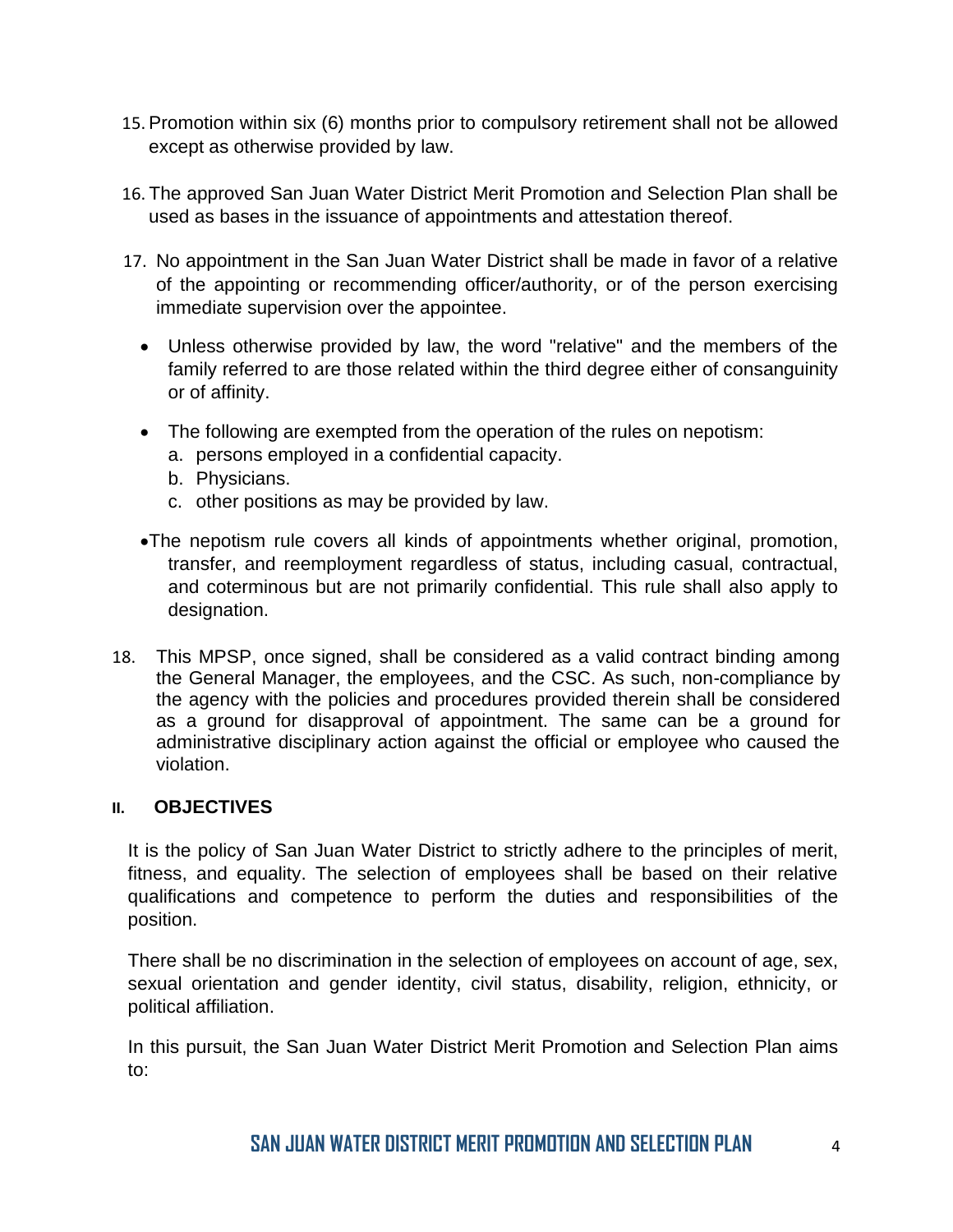- 1. Establish a system that is characterized by strict observance of the merit, fitness, and equality principles in the selection of employees for appointment to positions in the career and non-career service in the first and second levels.
- 2.Create equal opportunities for employment to all qualified men and women to enter the government service and career advancement in the San Juan Water District.

## **III. SCOPE**

This Merit Promotion and Selection Plan shall cover positions in the first and second level and shall also include original appointments and other human resource actions in the San Juan Water District.

## **IV. DEFINITION OF TERMS**

**Agency** - refers to San Juan Water District.

**Career Service** - positions in the civil service characterized by (1) entrance based on merit and fitness to be determined as far as practicable by competitive examination, or based on highly technical qualifications; (2) opportunity for advancement to higher career positions; and (3) security tenure.

**Closed Career Positions** *-* refer to positions that are scientific, or highly technical in nature; these include the faculty and academic staff of state colleges and universities, and scientific and technical positions in scientific or research institutions which shall establish and maintain their own merit systems.

**Comparatively at Par** - predetermined reasonable difference or gap between point scores of candidates for appointment established by the HRMPSB.

**Deep Selection** - refers to the process of selecting a candidate for appointment who is not next- in-rank but possesses superior qualification and competence.

**Developmental interventions** - refers to HRD interventions such as coaching, mentoring, cross posting program, job rotation, temporary assignment, secondment, team building, knowledge sharing and learning session, shadowing, and counseling.

**Discrimination** - is a situation where in a qualified applicant is not included in the selection line- up on account of age, sexual orientation and gender identity, civil status, pregnancy, disability, religion, ethnicity, or political affiliation.

**Downgrading -** is a form of reclassification involving a downward change in salary grade allocation with or without change in position title.

**Entry Level Positions** *–* shall include Salary Grade 1 positions such as Administrative Aide I (Utility Worker I & Laborer I), Laundry Worker I, etc.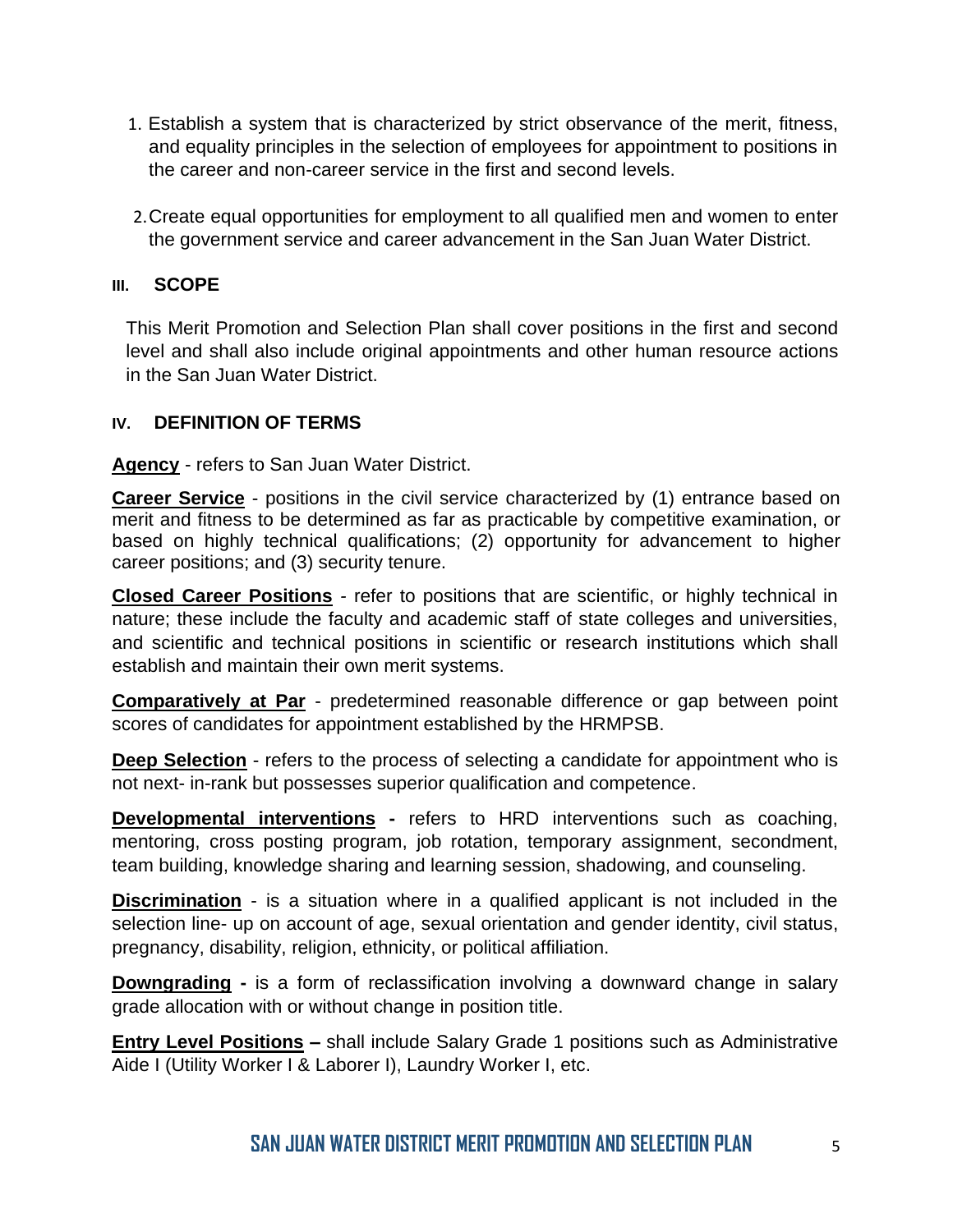**Equal Employment Opportunity Principle (EEOP)** – refers to employment policies and practices that are based on, and operate according to, the principle of merit, fitness, and equality. All employees are treated fairly and equitably when making employment decisions and making sure that discrimination will not take place.

**First Level Position** - refer to positions involved in structured work in support of office operations or those engaged in clerical, trades, crafts, or custodial service which involve sub-professional work in a non-supervisory and supervisory capacity.

**Functional Relationship** – refers to correlation between the current positions and the position to be considered next-in-rank taking into consideration the duties and responsibilities of both positions.

**Gender Identity** - refers to the personal sense of identity as characterized, among others, by manners of clothing, inclinations, and behavior in relation to masculine or feminine conventions. A person may have a male or female identity with the physiological characteristics of the opposite sex. (Senate Bill 1022 – An Act Prohibiting Discrimination based on Sexual Orientation and Gender Identity and Providing Penalties Therefor).

**Geographical Location -** refers to the *area within the jurisdiction of the* San Juan Water District *where an employee may be reassigned from the Central Office provided that the office of the reassignment is existing in the organizational structure of the agency.* 

**Hard-to-Fill Vacancies** - refer to vacancies for which agencies found difficulties in recruitment for reasons such as, lack of skills of applicants, inadequate experience, applicants' expectation of high salary, lack of professional license, competition with private sectors and overseas jobs. (Occupational Shortages and Surpluses, 2013-2014 Integrated Survey on Labor and Employment, Philippine Statistics Authority, LABSTAT Updates, March 2016).

**Highly Specialized Positions -**refer to positions with highly specialized and unique duties requiring specialized education, training or skills which may not be acquired through formal education, training programs, or experience gained from service-wide positions.

**Hiring Quota** - is a predetermined ratio of applicants for appointment to ensure that one gender does not fall short of the desired percentage of the selection rate for the other gender in equivalent positions at every level, provided they meet the minimum requirements of the position.

**Human Resource Action** - any action denoting the movement or progress of human resource in the civil service such as promotion, transfer, reappointment, reinstatement, reemployment, reclassification, detail, reassignment, secondment, demotion, and separation.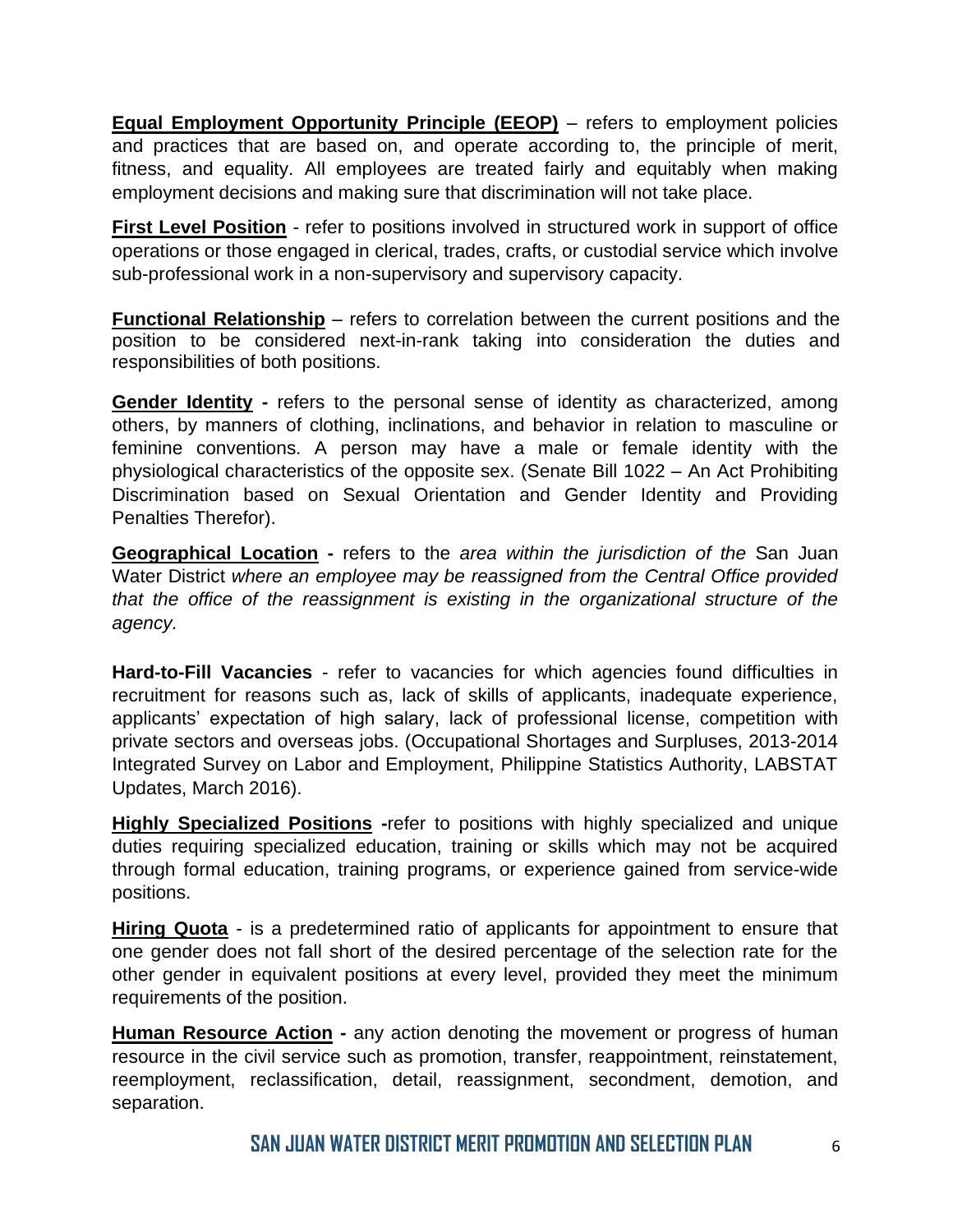**Job Requirement**- requisites not limited to the qualification standards of the position, but may include skills, competencies, potential, physical and psycho-social attributes necessary for the successful performance of the duties required of the position.

**Merit Promotion –** is a systematic method of selecting employees for advancement or promotion on the basis of their qualifications, potential, physical, and psychosocial attributes necessary for the successful performance of the duties required of the position.

**Next-in-Rank Position** - refers to a position which by reason of the hierarchical arrangement of positions in the San Juan Water District is determined to be in the nearest degree of relationship to a higher position as contained in the San Juan Water District's System of Ranking Positions (SRP).

**Non-Career Service** - positions expressly declared by law to be in the non-career service; or those whose entrance in the service is characterized by (1) entrance on bases other than those of the usual tests of merit and fitness utilized for the career service; and (2) tenure which is limited to the duration of particular project for which purpose employment was made or positions co-terminus with project activities.

**Officer-in-Charge** is considered merely as a caretaker of the office while the regular incumbent is on leave of absence. An OIC does not possess the power to appoint, and if he does, such act is null and void *ab initio*. An Officer-in-Charge does not exercise powers involving discretion of the regular incumbent. The rights and privileges of the latter do not normally descend upon the former unless specifically indicated or stated in the designation.

**Partisan political activity** refers to an act designed to promote the election or defeat of a particular candidate or candidates to a public office which shall include:

- a. Forming organizations, associations, clubs, committees or other groups of people for the purpose of soliciting votes and/or undertaking any campaign for or against a candidate.
- b. Holding political caucuses, conferences, meetings, rallies, parades, or other similar assemblies, for the purpose of soliciting votes and/or undertaking any campaign or propaganda for or against a candidate.
- c. Making speeches, announcements or commentaries or holding interviews for or against the election of any candidate for public office.
- d. Publishing or distributing campaign literature or materials designed to support or oppose the election of any candidate.
- e. Directly or indirectly soliciting votes, pledges or support for or against a candidate.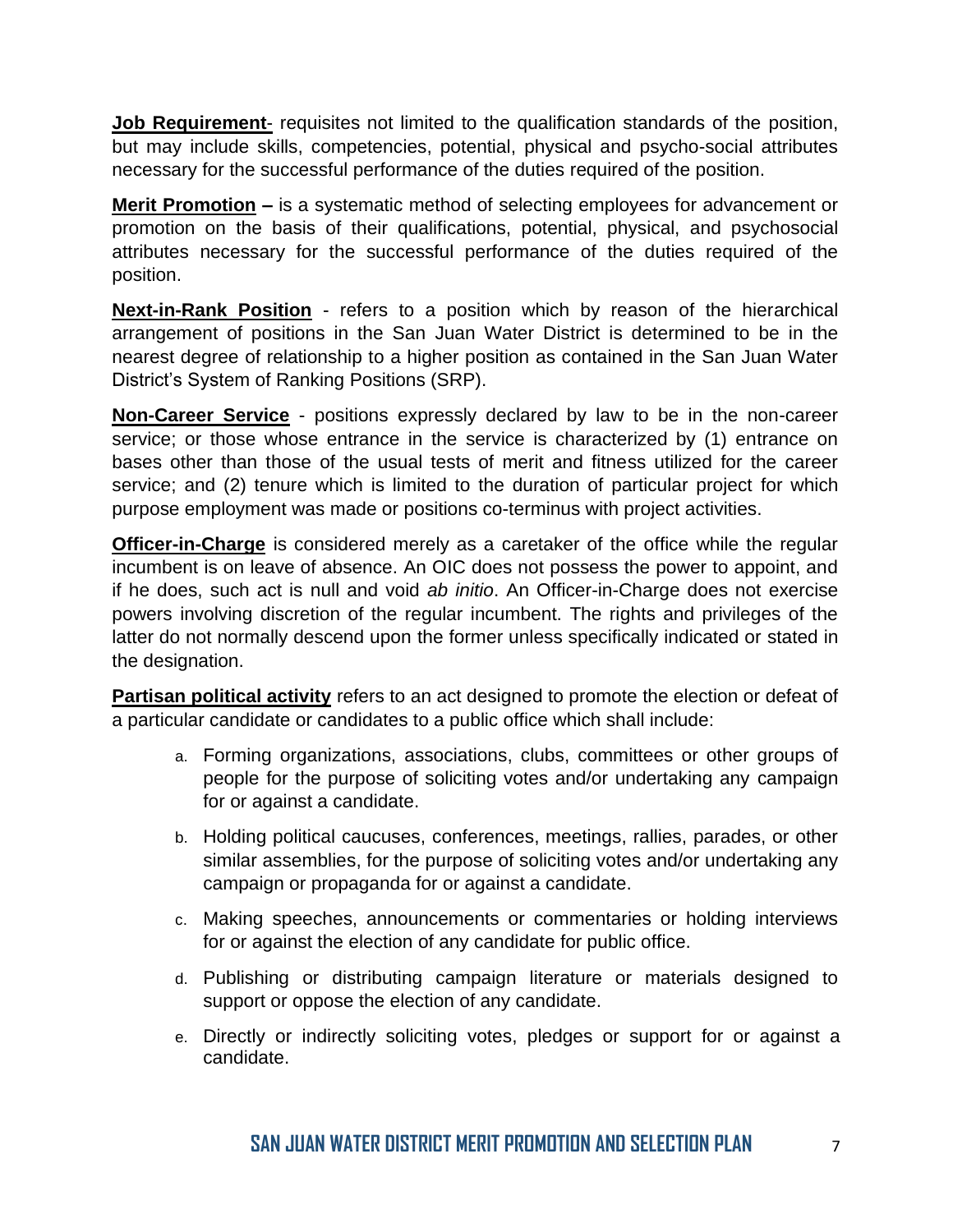In addition, the following specific acts are likewise considered partisan political activities and are grounds for disciplinary action:

- i. Being a delegate to any political convention or member of any political committee or directorate or an officer of any political club or other similar political organizations.
- ii. Making speeches or publications to draw political support on behalf of any party or candidate for public office.
- iii. Soliciting or receiving contribution for political purposes, either directly or indirectly.
- iv. Becoming publicly identified with the success or failure of any candidate or candidates.

**Policy-Determining Positions** refer to positions which vests in the occupant the power to formulate policies for the government or any of its agencies, subdivisions, or instrumentalities, like that of a member of the cabinet as may be determined by the Commission.

**Promotion** - is the advancement of a career employee from one position to another with an increase in duties and responsibilities as authorized by law and usually accompanied by an increase in salary.

**Psycho-Social Attributes** – refer to the characteristics or traits of a person which involved both psychological and social aspects. Psychological includes the way he/she perceives things, ideas, beliefs and understanding and how he/she acts and relates these things to others and in social situations.

**Qualification Standards** – are the minimum and basic requirements for positions in the government in terms of education, training, experience, Civil Service eligibility, physical fitness and other qualities required for successful performance of the duties of the position. This shall serve as the basic guide in the selection of the employees and in the evaluation of appointments to all positions in San Juan Water District.

**Qualified Next-in-Rank** – refers to an employee appointed on a permanent status to a position next-in-rank to the vacancy as reflected in the SRP approved by the General Manager and who meets the requirements for appointment to the next higher position.

**Recategorization** is a form of reclassification involving a change in the level/category of the government entity which will bear on the level of key positions, e.g. General Manager, Assistant General Manager, and other Managerial positions in Local Water Districts.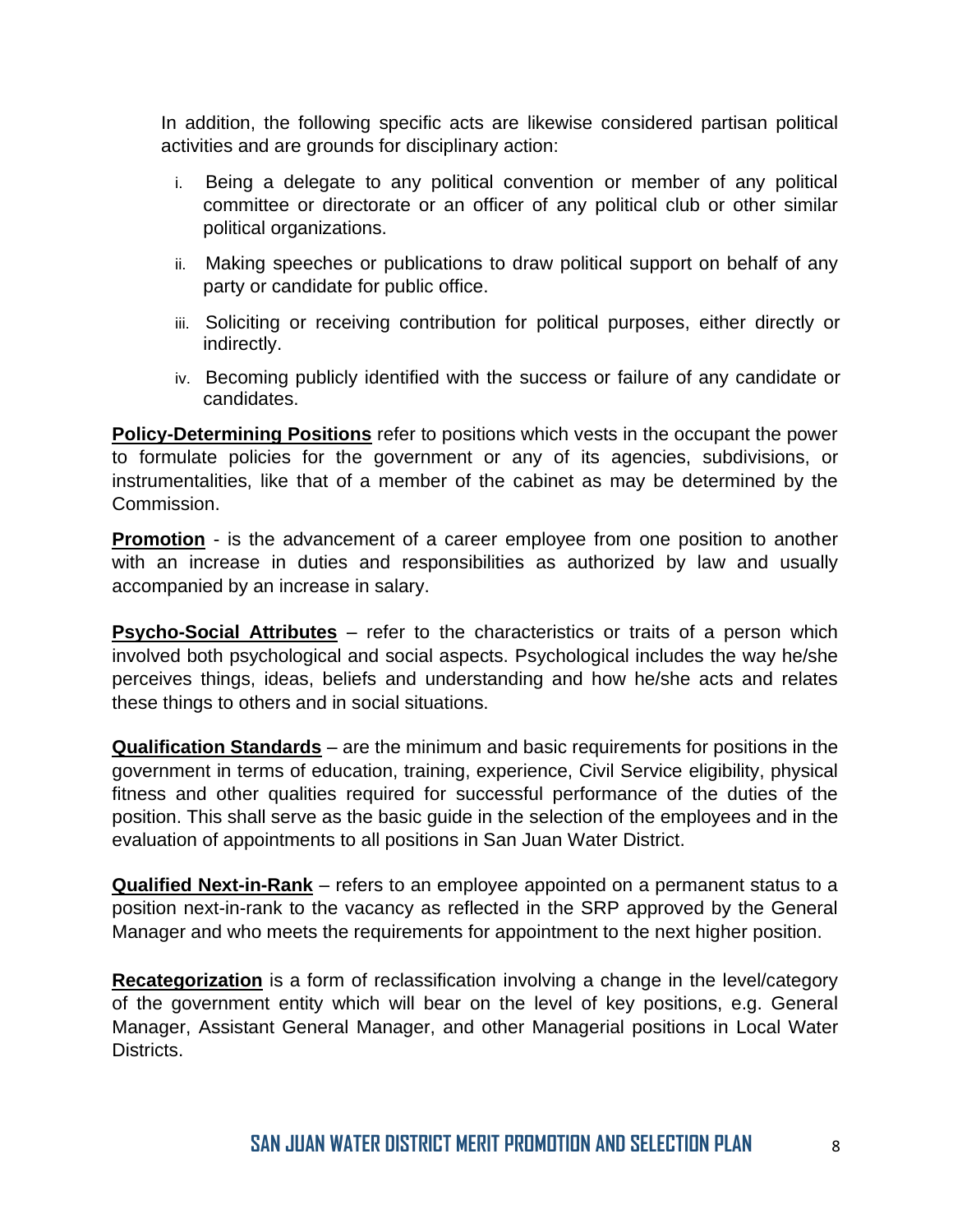**Regular appointments** refer to appointments issued in government agencies based on the authorized positions found in the Plantilla of Personnel or Lump Sum appropriation under Personnel Services, or those occupying the positions in the DBM-approved contractual staffing pattern of the agencies concerned, all of which are submitted to the CSCFO for attestation.

**Second Level Position** includes professional, technical, and scientific positions which involve professional, technical, and scientific work in a non-supervisory or supervisory capacity up to Division Chief level or its equivalent.

**Selection** – is the systematic method of determining the merit and fitness of a person based on qualifications and ability to perform the duties and responsibilities of the position.

**Selection Line-Up** – is a listing of qualified and competent applicants for consideration to a vacancy which includes, but not limited to, the comparative information of their education, experience, training, civil service eligibility, performance rating (if applicable), relevant work accomplishments, physical characteristics, psycho-social attributes, personality traits and potential.

**Specialized Group** – refers to people who need special attention or consideration from the agency, such as but not limited to pregnant women, solo parent, senior citizen, differently-abled person, indigenous people and, others that may be identified by San Juan Water District.

**Superior Qualifications** – shall mean outstanding relevant work accomplishments, educational attainment, and training appropriate for the position to be filled. It shall include demonstration of exceptional job mastery and potential in major areas of responsibility.

**System of Ranking Positions** – is the hierarchical arrangement of positions from highest to lowest, which shall be a guide in determining which position is next-in-rank, taking into consideration the following:

- a. Organizational structure.
- b. Salary grade allocation.
- c. Classification and functional relationship of positions.
- d. Geographical location.

**Term -** refers to the time during which the officer may claim to hold office as of right and fixes the interval after which the several incumbents shall succeed one another.

**Tenure** - refers to the term during which the incumbent actually holds the office. The term of office is not affected by the hold-over. The tenure may be shorter than the term for reasons within or beyond the power of the incumbent.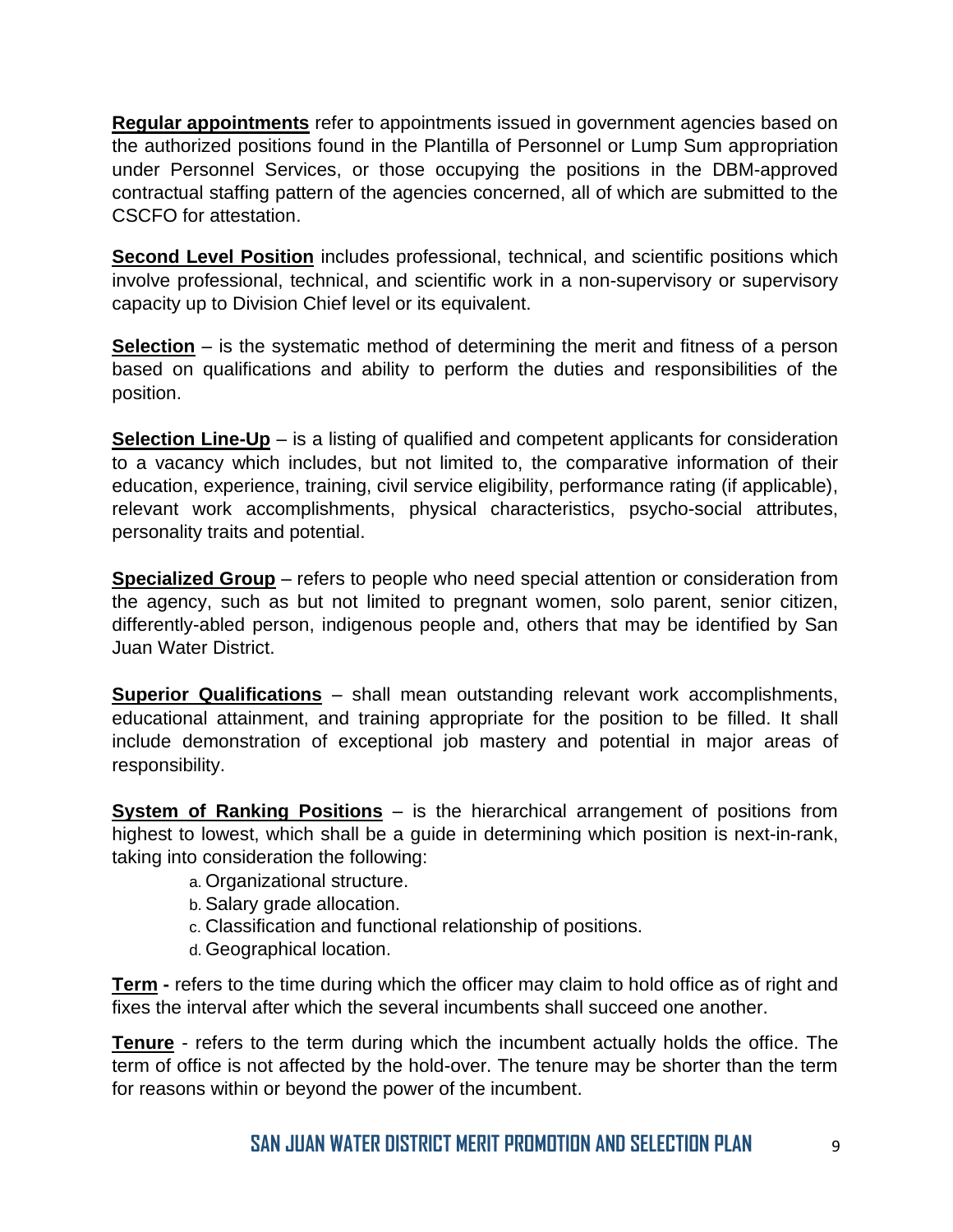**Upgrading -** is a form of reclassification involving an upward change in salary grade allocation with or without change in position title.

## **V. PROCEDURE**

## **Step 1. Identification of Vacant Position**

a. The selection process begins when the General Manager identifies the vacant positions to be filled up.

b. The HRMO shall prepare the Request for Publication of Vacant Positions for approval of the General Manager.

c. The vacancy posting shall contain the following EEOP statement: "*The San Juan Water District highly encourages all interested and QUALIFIED applicants including persons with disability (PWD), members of indigenous communities, and those with diverse sexual orientation, gender identity and expression (SOGIE), to apply." (PRIME-HRM ML II)*

d. The qualification standards of the parenthetical title should be used in the publication of vacant generic positions.

## **Step 2**. **Publication of Vacancy**

a. Within seven (7) calendar days from receipt of instruction from the General Manager, the HRMO shall publish and post in three (3) conspicuous places, vacant positions in the career service, including vacant executive/managerial positions in the second level that are authorized to be filled, together with their corresponding qualification standards and plantilla item numbers, for a period of at least ten (10) calendar days in accordance with the provisions of RA No. 7041 and its implementing guidelines.

b. The HRMO shall submit the list of vacant positions authorized to be filled and their corresponding qualification standards and plantilla item numbers using the prescribe form (CS Form No. 9, Revised 2018) in electronic and printed copies to the CSC Field Office - Batangas.

c. The printed copy shall be posted by the CSC Field Office - Batangas in its bulletin board. The electronic copy shall be forwarded to the CSC RO IV which shall publish the same in the CSC Bulletin of Vacant Positions in the Government in the CSC website.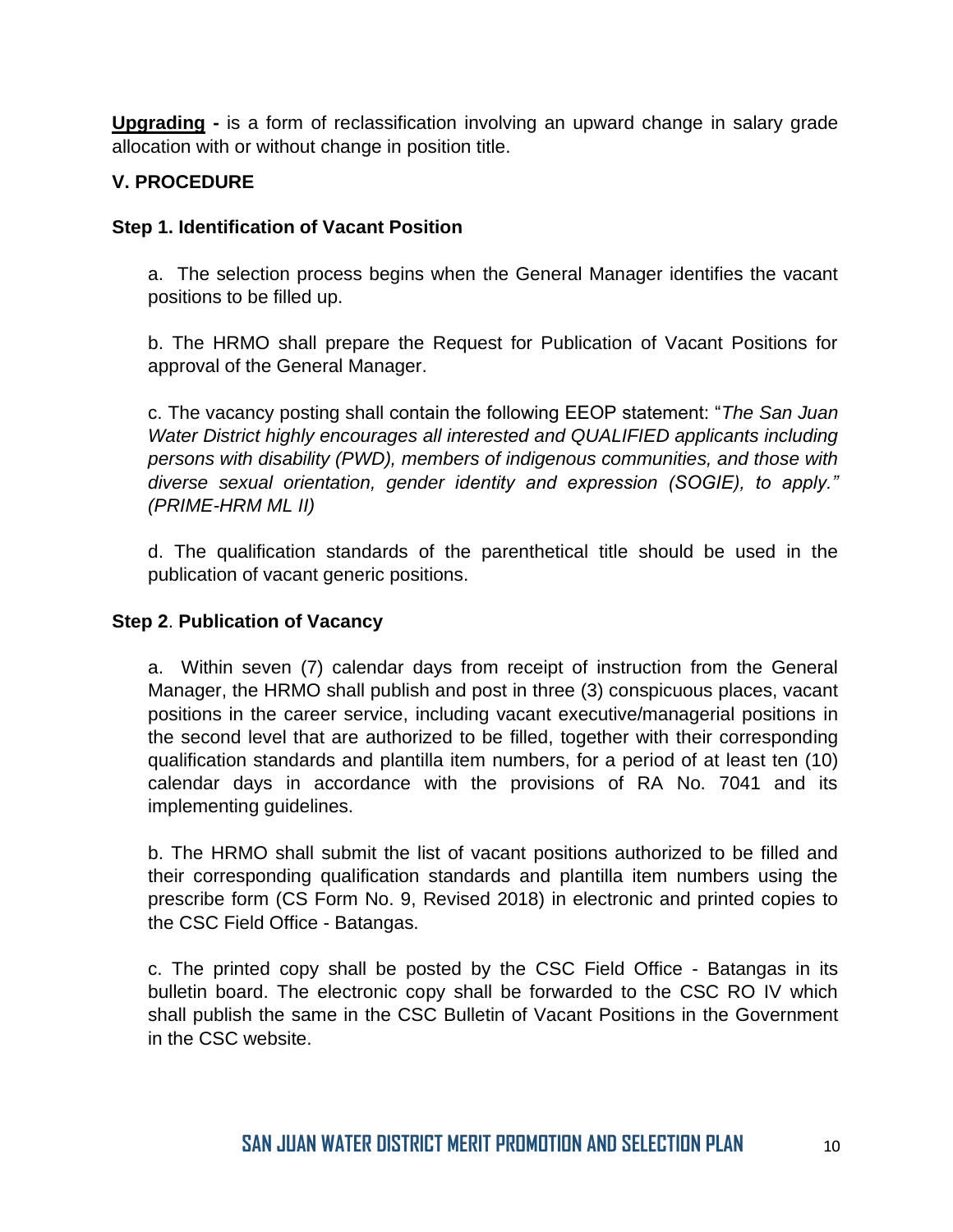d. In addition, San Juan Water District shall publish vacant positions through other modes such as in the SJWD website, office lobby, Jobstreet, flag raising ceremony announcements and other modes deemed appropriate and responsive.

e. Any incorrect information in the publication of vacant positions, i.e., item number, position title or qualification standards shall be a ground for the disapproval of appointments.

f. All positions occupied by holders of temporary appointments, except positions under Category II of CSC MC No. 11, s. 1996, as amended, shall be continuously posted in 3 conspicuous places in the San Juan Water District and published in the CSC Bulletin of Vacant Positions until filled by permanent appointees.

g. The publication of a particular vacant position shall be valid until filled but not to extend beyond nine (9) months reckoned from the date the vacant position was published.

h. Should no appointment be issued within the nine-month period, San Juan Water District has to cause the re-publication and re-posting of the vacant position.

i. Anticipated vacancies may be published in case of retirement, resignation, or transfer. The publication should not be earlier than 30 days prior to retirement, resignation, or transfer.

## **Step 3**. **Receive Applications**

a. All interested applicants / candidates (external or internal) shall submit their interest in writing together with the required documents within the specific period, as indicated in the announcement of vacancy.

b. For vacancies in the first and second levels, all qualified next-in-rank employees shall be automatically considered candidates for promotion.

c. Those who are not next-in-rank but qualified shall submit their written application.

d. An employee may apply for a higher position only after having performed the duties and responsibilities of the position he/she currently holds for at least a year provided he/she got a performance rating of at least Very Satisfactory (VS) in the last two rating periods prior to application.

e. In case a person with physical disability applied for a declared vacant position, his/her application will be received at Public Assistance and Complaint desk situated at the Customer Service area of San Juan Water District and the same will be assessed on the same day by HRMO.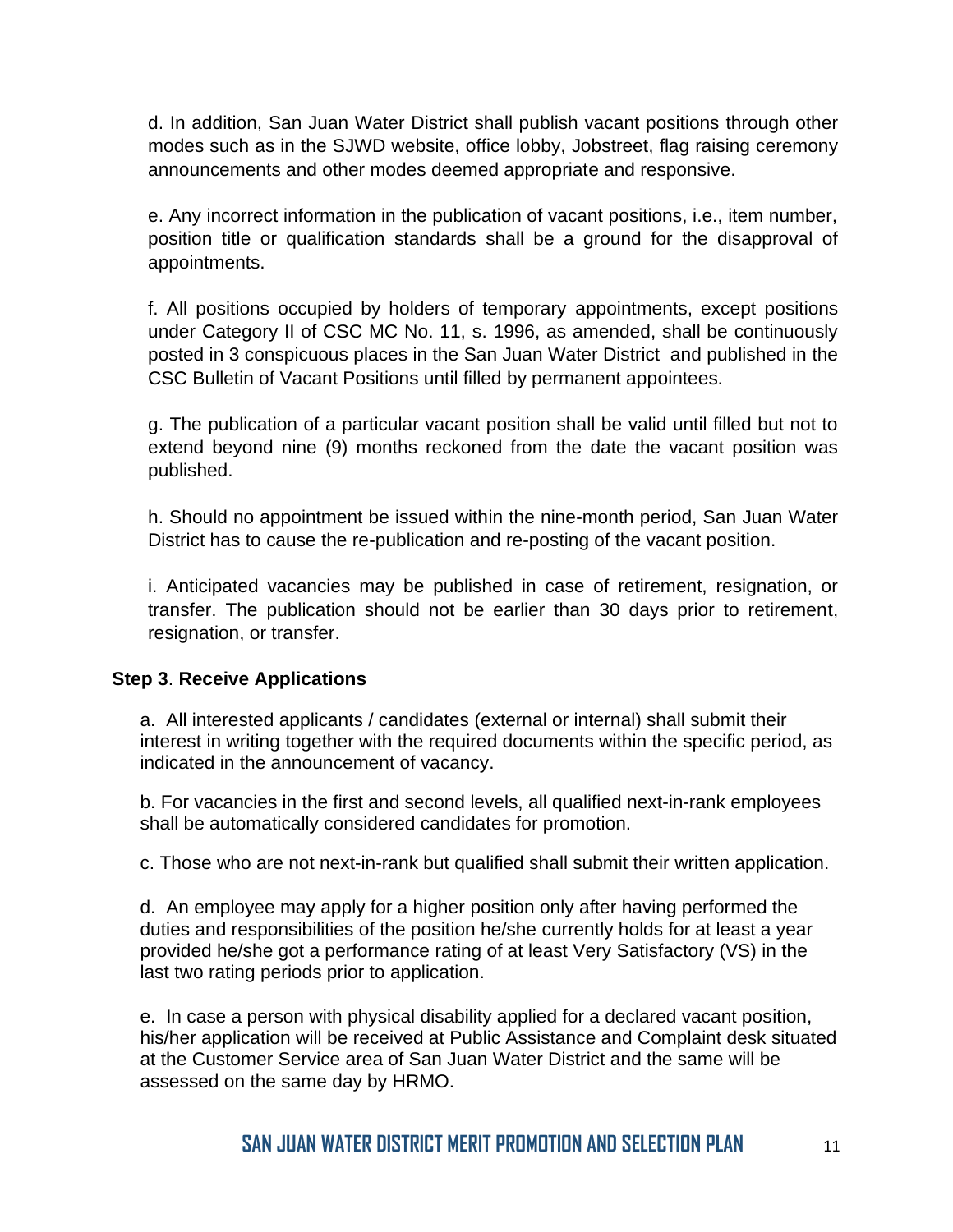f. For applicants who are Speech impaired, hearing impaired and visually impaired, the San Juan Water District will seek technical assistance from San Juan East Central School, who provide services such as but not limited to sign language and Braille, to help in the assessment.

## **Step 4. Preliminary Evaluation of Applicants**

While publication of position is on-going, the HRMPSB secretariat shall:

a. Receive applications to the vacancies, either through mail, e-mail, or walk-in submission.

b. Check the completeness of the requirements *(application letters together with Personal Data Sheet (PDS); Performance Rating in the last rating period; Photocopy of certificate of eligibility/rating/license; and Photocopy of transcript of records)* and data submitted and evaluate applicant's qualifications.

c. Based on evaluation made, write a letter to the applicants on the status of their applications and provide information on the next steps to be done. In case of deficiency, provide / send reply with advice or instructions to comply.

d. List candidates aspiring for the vacant position, either from within or outside the San Juan Water District, including qualified next-in-rank employees.

## **Step 5. Preparation of Selection Line-Up**

The HRMPSB secretariat shall prepare and submit the Selection line-up to the HRMPSB for preliminary evaluation within five (5) calendar days from the last day of publication of vacant position.

The selection line-up shall reflect the comparative competence and qualification of candidates on the basis of:

## **a. PERFORMANCE**

• Performance refers to the numerical score / adjectival description of the applicant's accomplishment for the last two rating periods, which should be at least Very Satisfactory prior the date of assessment and the date of issuance of appointment.

## **b. EDUCATION** and **TRAINING**

• Education refers to the formal or non-formal academic, technical, or vocational studies that will enable the candidate to successfully perform the duties and responsibilities indicated in the Position Description Form (PDF) (DBM-CSC Form No. 1, Revised 2017) of the position to be filled.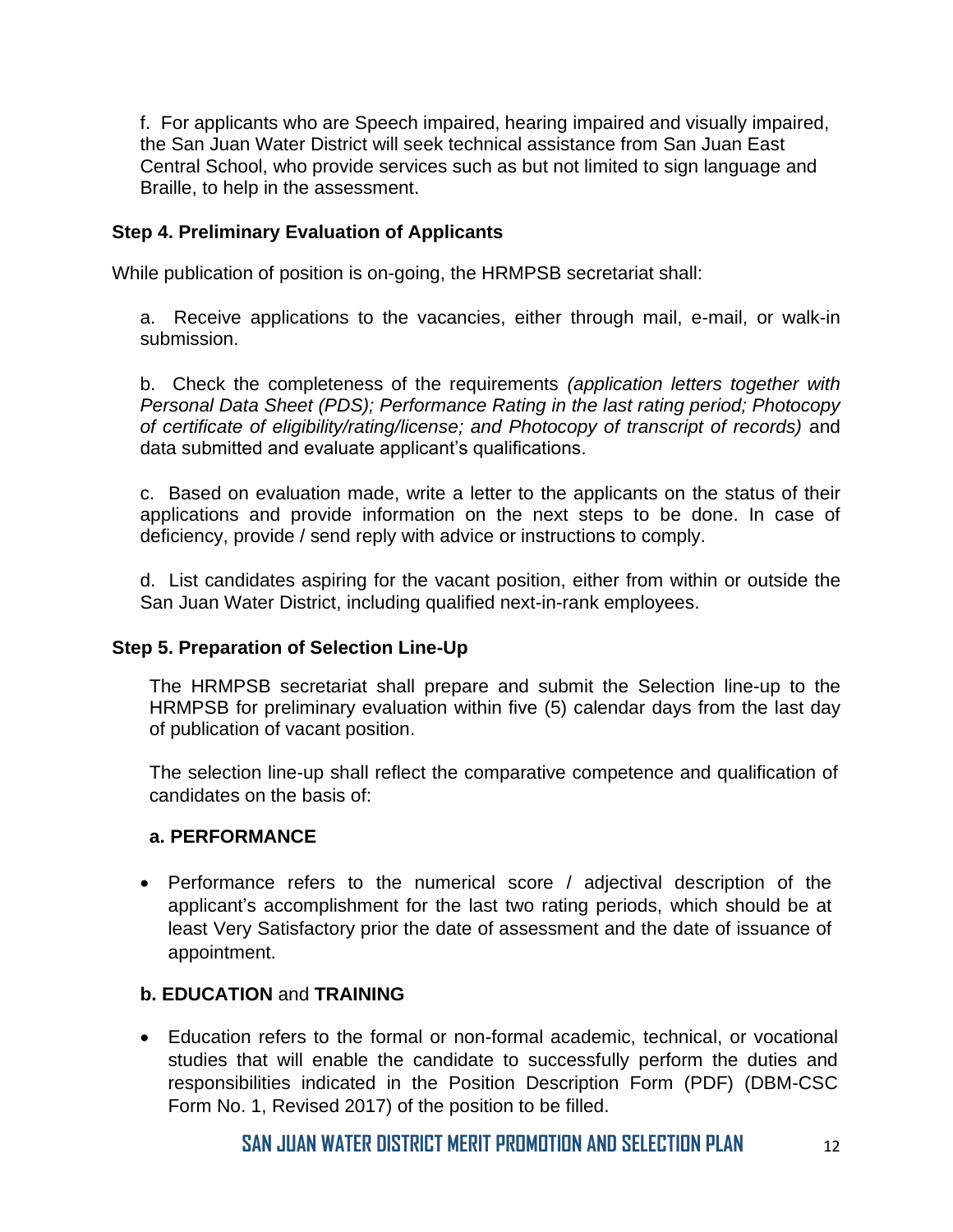- Training refers to formal or non-formal training courses and HRD interventions such as coaching, mentoring, job rotation, seminars, workshops, and others that are part of the employee's Individual Development Plan/Career Development Plan. These trainings/learning and development interventions are intended to enable the candidate to successfully perform the duties and responsibilities as indicated in the PDF or Job Description (JD) of the position to be filled. These are evidenced by the Learning and Development Plan/Coaching and Mentoring Program approved by the agency head and Certificates issued by the HRMO or authorized official from the government or private sector.
- Attendance to annual agency planning sessions/ workshops/ conferences as a requirement for operations and/or services rendered as facilitator/ resource person in seminars/ workshops/ trainings shall not be considered for meeting the training requirements**.** In house agency-initiated or in- service training/ learning and development intervention shall be considered for purposes of meeting the training requirement of positions.
- The learning and development/training required for Division Chief and comparable positions shall be 40 hours of supervisory/ management learning and development intervention.

## **c. EXPERIENCE** and **OUTSTANDING ACCOMPLISHMENTS**

- Include occupational history, relevant work experience, acquired either from the government or private sector, and accomplishments worthy of special commendation.
- Experience refers to the previous jobs in either the government or private sector, whether full -time or part-time, which, as certified by the Human Resource Management Officer or authorized officials of the previous employer, are functionally related to the duties in the PDF of the position to be filled.

## **d. ELIGIBILITY**

• Eligibility refers to the result of passing a merit and fitness test which may be determined as far as practicable by competitive examination, or based on highly technical qualifications or other tests of merit and fitness conducted by the Civil Service Commission, or other examinations jointly designed and coordinated by the departments or agencies with the assistance of or in coordination with the CSC, and other examinations such as the PRC-conducted board examinations, the SC-conducted bar examinations or the CESB-conducted CES examinations.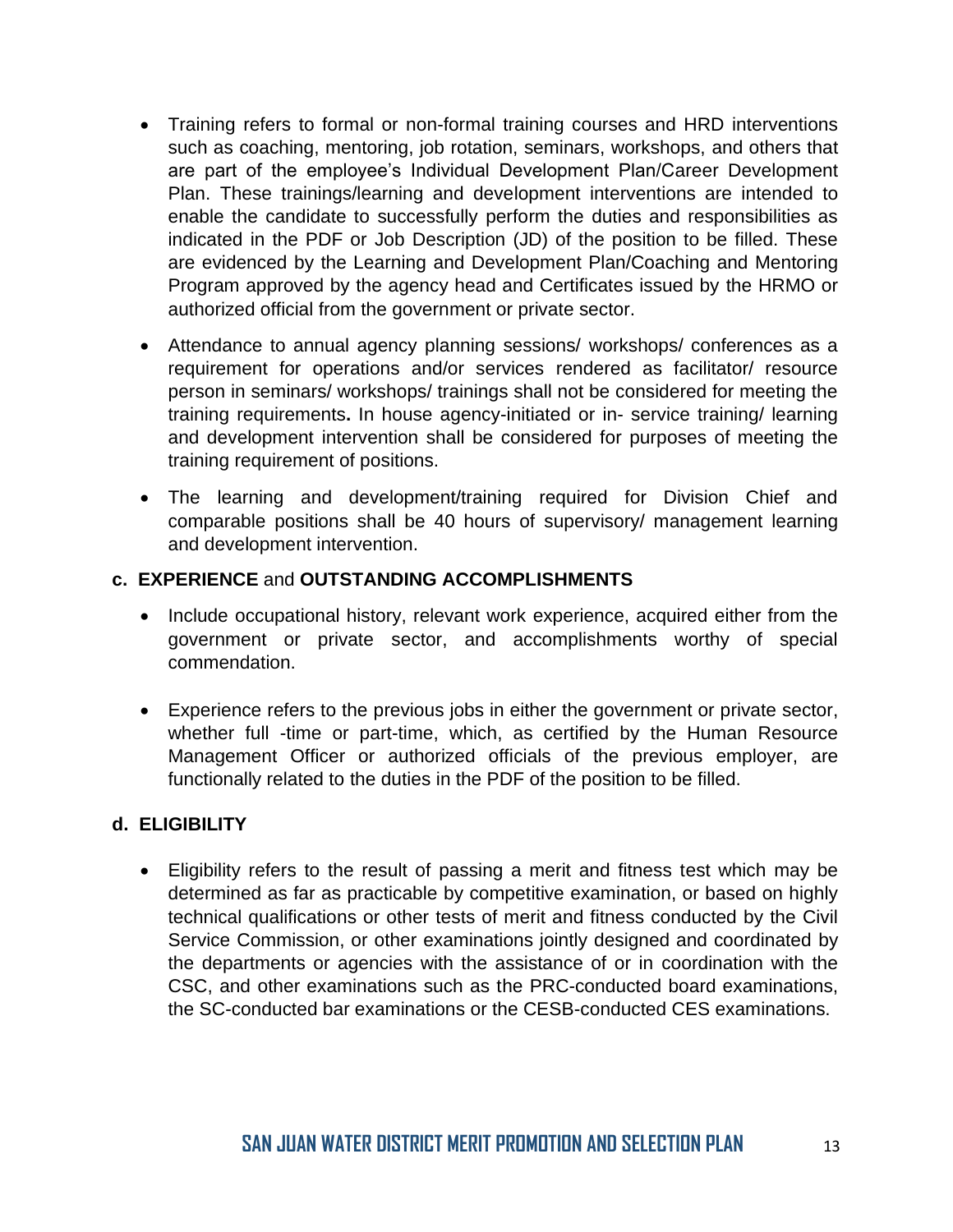## **Step 6**. **HRMPSB Initial Deliberation**

a. The HRMPSB shall conduct a preliminary evaluation and deliberate the qualifications of those listed in the selection line-up within seven (7) calendar days from receipt of the Selection Line-up.

b. The HRMPSB shall be represented by at least the majority of its members during the deliberation of candidates for appointment.

c. In the process, the following should be considered:

- ❖ The pre-determined ratio of applicants for appointment or hiring quota.
- ❖ An employee may be promoted to a position which is not more than three (3) salary, pay or job grades higher than the employee's present position except, when the promotional appointment falls within the purview of the exceptions mentioned in Section 97, CSC MC No. 24, s. 2017, as amended (2019 edition).
- ❖ The three- salary grade limitation shall apply only to promotion within the agency and not to the human resource actions mentioned in Section 98, CSC MC No. 24, s. 2017, as amended (2019 edition).
- ❖ An official or employee who is on official leave of absence, training or scholarship grant may be considered for promotion pursuant to Sections 6, 20 and 128 of CSC MC No. 24, s. 2017, as amended (2019 edition).

d. The HRMPSB secretariat shall prepare and post the list of qualified candidates aspiring for the vacant position either from within or outside the agency, including qualified next-in-rank employees (selection line-up) in three (3) conspicuous places in San Juan Water District for at least fifteen (15) calendar days starting from the completion of the preliminary evaluation. The date of posting shall be indicated in the notice.

| <b>CRITERIA</b> | <b>WEIGHT ALLOCATION</b> |
|-----------------|--------------------------|
| Performance     | 35                       |
| Education       | 20                       |
| Experience      | 15                       |
| Training        | 15                       |
| Eligibility     | 15                       |
| <b>TOTAL</b>    | 100                      |

e. The shortlist shall reflect the comparative competence and qualifications of internal / external applicants on the basis of their qualifications: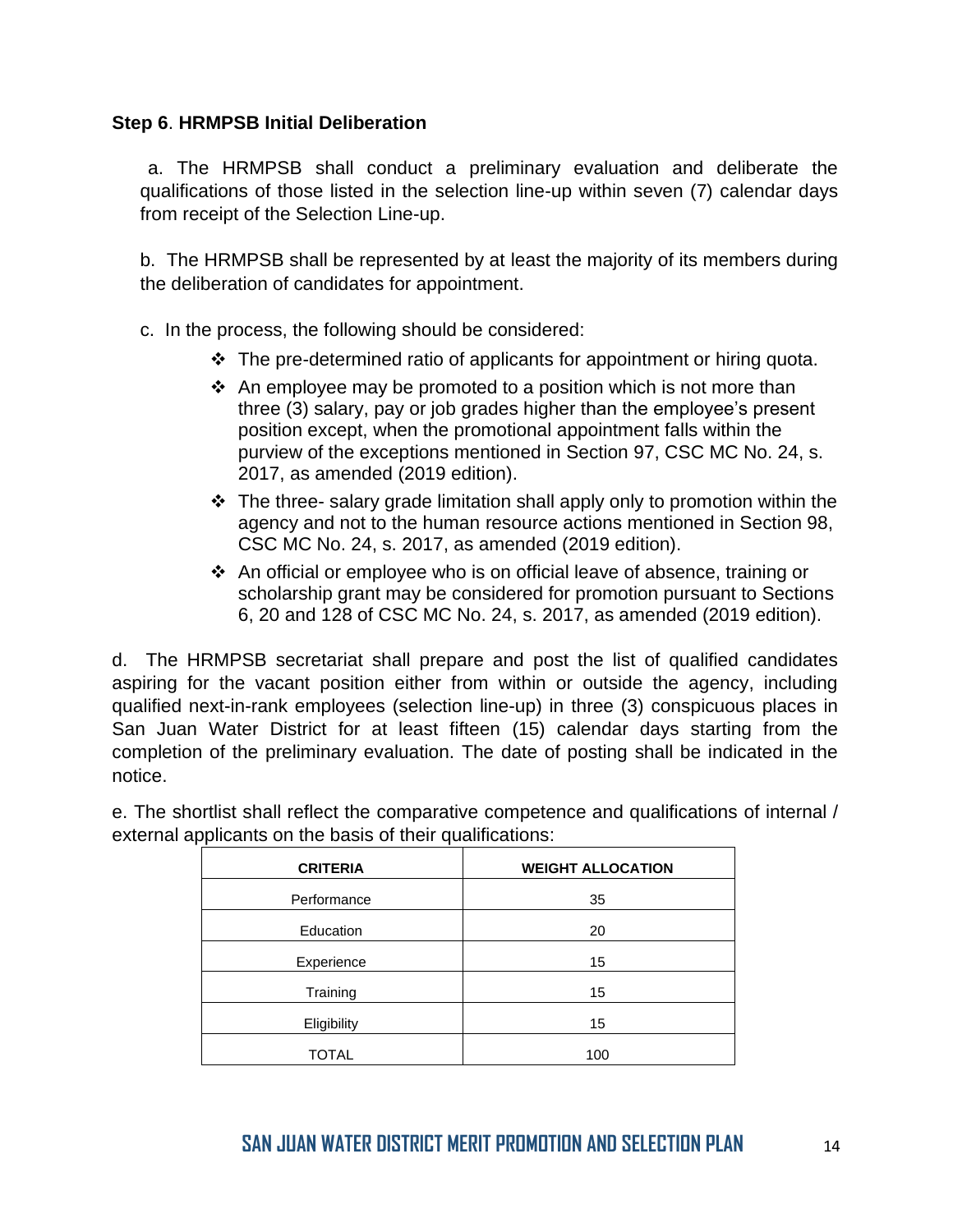The following rating scale for Comparative Competence shall be observed:

## **1. PERFORMANCE (35%)**

| <b>PERFORMANCE</b>                                                                 |                          |                   |  |
|------------------------------------------------------------------------------------|--------------------------|-------------------|--|
| <b>POINT SCORE</b>                                                                 |                          | <b>PERCENTAGE</b> |  |
| IPCR (if candidate is from internal or other government agencies)                  |                          |                   |  |
| $4.90 - 5.00$                                                                      |                          | 35                |  |
| $4.77 - 4.89$                                                                      | <b>OUTSTANDING</b>       | 33.75             |  |
| $4.64 - 4.76$                                                                      |                          | 32.50             |  |
| $4.50 - 4.63$                                                                      |                          | 31.25             |  |
|                                                                                    |                          |                   |  |
| $4.26 - 4.49$                                                                      |                          | 29.75             |  |
| $4.01 - 4.25$                                                                      | <b>VERY SATISFACTORY</b> | 28.25             |  |
| $3.77 - 4.00$                                                                      |                          | 26.75             |  |
| $3.51 - 3.76$                                                                      |                          | 25.25             |  |
|                                                                                    |                          |                   |  |
| Performance Rating (PR) or its equivalent (if candidate is from private companies) |                          |                   |  |
| Exceptional / Highly Commendable (any                                              | OUTSTANDING              | 31.25             |  |
| equivalent rating)                                                                 |                          |                   |  |
| Above Average / Commendable (any                                                   | <b>VERY SATISFACTORY</b> | 25.25             |  |
| equivalent rating)                                                                 |                          |                   |  |

## **2. EDUCATION (20%)**

| <b>EDUCATION</b>                                   |                   |  |
|----------------------------------------------------|-------------------|--|
| 1 <sup>st</sup> Level                              | <b>PERCENTAGE</b> |  |
| Minimum Requirement Met with Relevant Education    | 20                |  |
| Minimum Requirement Met without Relevant Education | 15                |  |
|                                                    |                   |  |
| 2 <sup>nd</sup> Level                              |                   |  |
| Doctorate Degree                                   | 20                |  |
| Master's Degree                                    | 17                |  |
| Minimum Requirement Met                            | 15                |  |
|                                                    |                   |  |
| <b>Division Chief Level</b>                        |                   |  |
| Doctorate Degree                                   | 20                |  |
| Master's Degree                                    | 17                |  |
| Minimum Requirement Met                            | 15                |  |

## **3. TRAINING (15%)**

| <b>TRAINING</b>                        |                     |    |
|----------------------------------------|---------------------|----|
| Number of Hours of Relevant Training   | 201 hours and above | 15 |
| in Excess of Minimum Requirement       | $101 - 200$ hours   | 13 |
| (for the last ten (10) years from the  |                     |    |
| date of publication of vacant position | $1 - 100$ hours     |    |
| Minimum Requirement Met                | <b>Minimum</b>      |    |

#### **4. WORK EXPERIENCE (15%)**

| <b>WORK EXPERIENCE</b>              |                        |            |
|-------------------------------------|------------------------|------------|
|                                     | <b>Number of Years</b> | Percentage |
| Number of Years of Relevant Work    | 10 years and more      | 15         |
| Experience in Excess of the Minimum | $5 - 9$ vears          |            |
| Requirement                         |                        |            |
|                                     | $1 - 4$ years          |            |
| Minimum Requirement Met             | <b>Minimum</b>         |            |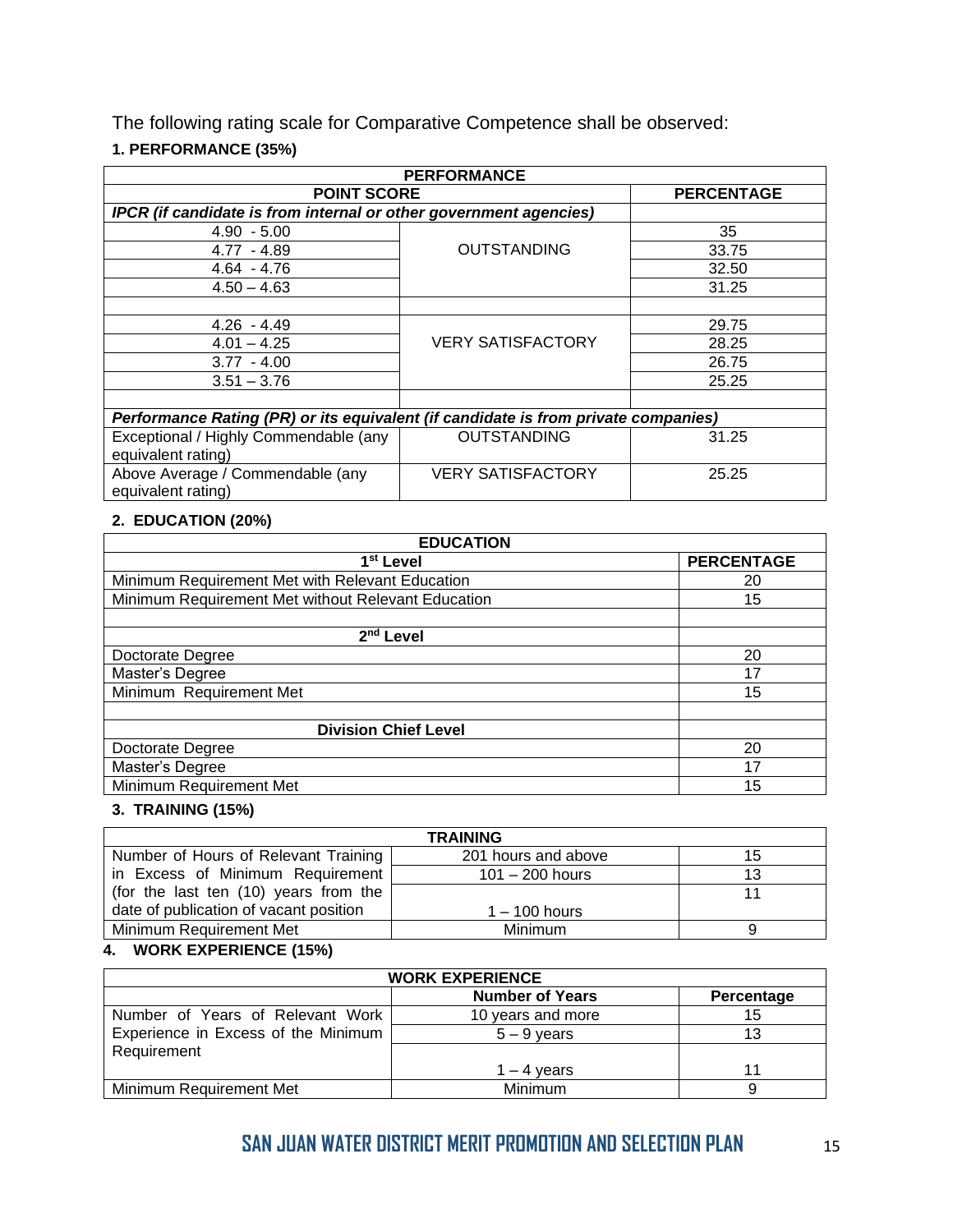#### **5. ELIGIBILITY (15%)**

| <b>ELIGIBILITY</b>            |                                       |            |
|-------------------------------|---------------------------------------|------------|
| <b>Second Level Positions</b> | Eligibility                           | Percentage |
|                               | Board / Bar eligibility (RA 1080)     | 15         |
|                               | and Placer                            |            |
|                               | RA 1080 and Honor Graduate            | 15         |
|                               | Eligibility (PD 907)                  |            |
|                               | Board / Bar Eligibility               | 14         |
|                               | (RA 1080)                             |            |
|                               | Career Service (CS)                   | 14         |
|                               | Professional and PD 907 Honor         |            |
|                               | Graduate                              |            |
|                               | CS Professional with General          | 13         |
|                               | Average of 85% and above or           |            |
|                               | <b>PD Honor Graduate</b>              |            |
|                               | CS Professional with General          | 12         |
|                               | Average of 80-84.99%                  |            |
|                               | <b>CS Professional with General</b>   | 10         |
|                               | Average of 70-79.99%                  |            |
|                               | <b>Other Professional Eligibility</b> | 8          |

| <b>First Level Positions</b> | <b>Eligibility</b>                    | Percentage |
|------------------------------|---------------------------------------|------------|
| Clerical                     | Sub Prof with General Average         |            |
|                              | of 85% and above / CS Prof /          | 15         |
|                              | PD 907 / RA1080                       |            |
|                              | Sub Prof with General Average         | 14         |
|                              | of 80-84.99%                          |            |
|                              | Sub Prof with General Average         | 13         |
|                              | of 75-79.99%                          |            |
|                              | Sub Prof with General Average         | 12         |
|                              | of 70-74.99%                          |            |
|                              | <b>Other Professional Eligibility</b> | 10         |
| <b>Trades and Crafts</b>     | MC 10. S. 2013                        | 15         |
| Driver                       | RA 7160 / Driver's License            | 15         |
| Non-required                 |                                       | 15         |

## **Step 7. Notify all applicants**

a. HRMPSB secretariat shall notify all applicants of the outcome of the preliminary evaluation as assessed by the HRMPSB within seven (7) calendar days from initial deliberation of HRMPSB.

- ❖ If not qualified, send letter to applicant containing the reason/s for disqualification or non-inclusion in the assessment.
- ❖ If found qualified, send letter to applicant and provide information on the schedule of further assessment such as: written examination, skills test, interview, and others to evaluate candidate's functional/technical qualifications for the job.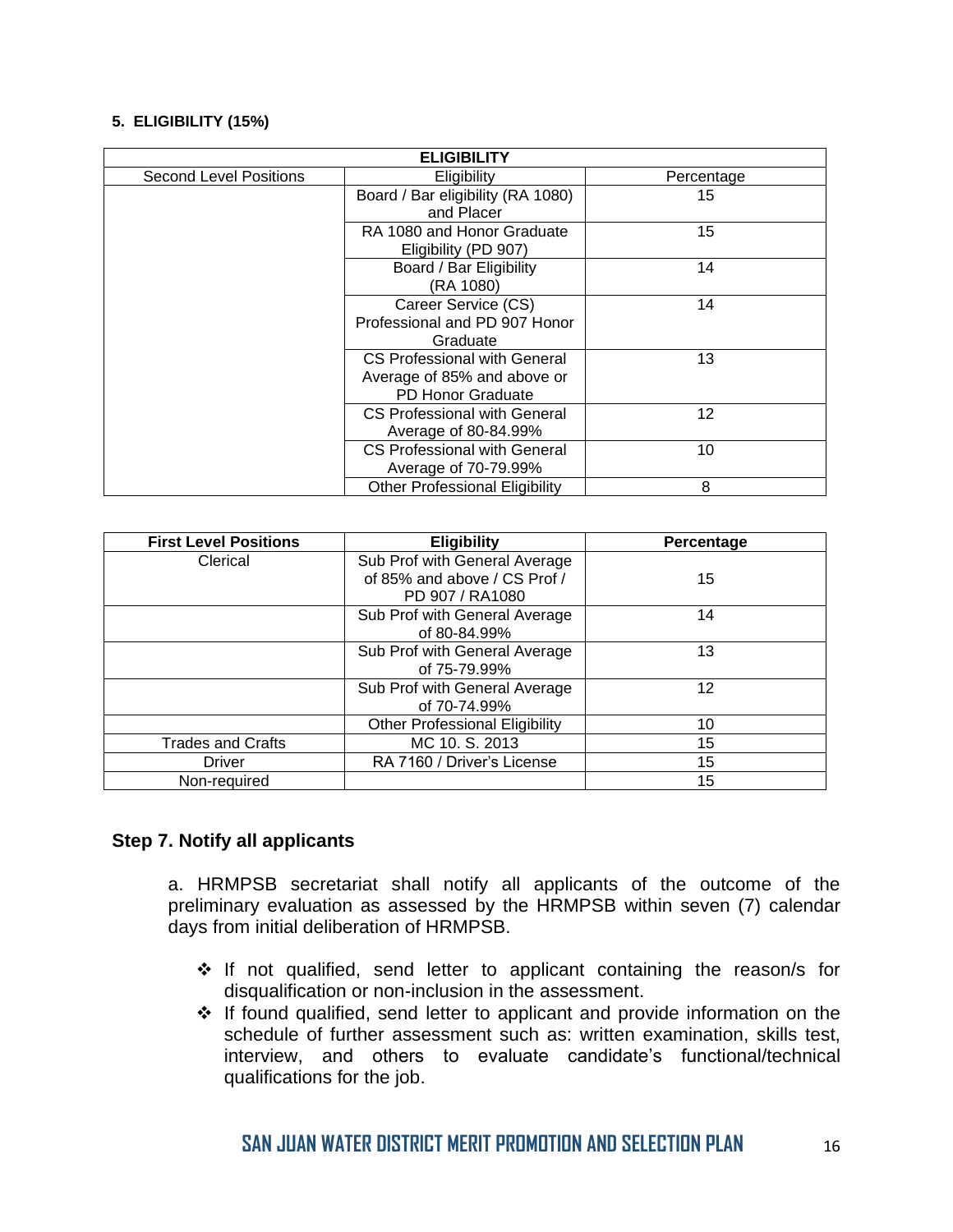b. If applicant has been previously assessed for other vacancy, the Administrative Section shall check the competencies for which the applicant was previously assessed. The previous competency assessment is valid for two (2) years and shall be used in the current assessment. As such, the applicant will only be assessed for competencies that he/she has not been assessed.

## **Step 8. Administration / Conduct and Scoring of Assessment Strategies**

a. It is important to assess applicant's core, organizational, leadership and technical competencies as required for the position based on the Position Profile.

b. The Administrative Section / HR Unit may involve heads of offices in developing assessment tools and establishing databank of test items.

c. The Assessment Criteria for all levels of positions, either supervisory, technical, administrative support and skills, trades and crafts are as follows:

| <b>Criteria / Assessment Strategies</b>                     | <b>Weight Allocation</b> |
|-------------------------------------------------------------|--------------------------|
| Written Examinations which may include the following:       |                          |
| Competency -based Written Exam / Essay<br>$\bullet$         |                          |
| Technical knowledge and skills test<br>$\bullet$            |                          |
| Work sample test                                            |                          |
| Other Assessment strategies that may be deemed<br>$\bullet$ | 70%                      |
| appropriate                                                 |                          |
| <b>Behavioral Event Interview</b>                           |                          |
| Panel Interview                                             |                          |
| Background Investigation                                    |                          |
| Pre-Qualifying Criteria (Education, Experience, Training,   | 30%                      |
| <b>Eligibility and Performance)</b>                         |                          |
| Total                                                       | 100%                     |

## **d. Competencies**

The competencies are observable, measurable and vital skills, knowledge and attitudes that are translations of capabilities deemed essential for organization success. The competencies of every position or group of positions shall be based on the nature of work and functions to be performed. The group of positions:

- Executive and managerial
- Supervisory
- Non-supervisory or technical
- Administrative Support
- Skills, trades and crafts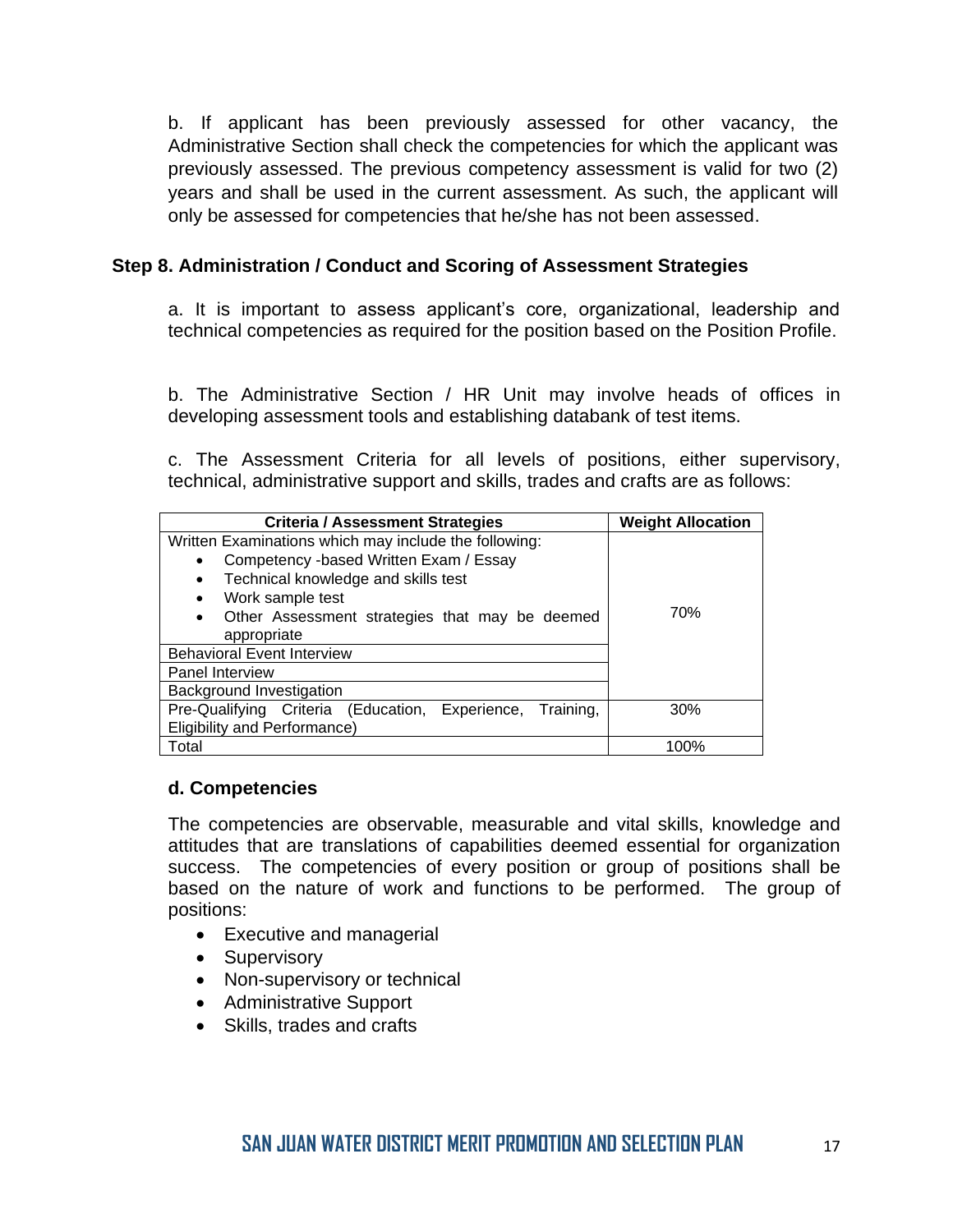d.1. **Executive and managerial position** – refer to those position above Division Chiefs or comparable positions that are categorized under the supervisory group. Competencies required are:

| Competencies                                              | <b>Weight Allocation</b> |
|-----------------------------------------------------------|--------------------------|
| Core                                                      | 30%                      |
| <b>Exemplifying Integrity</b>                             |                          |
| Solving Problems and Decision Making                      |                          |
| <b>Delivering Service Excellence</b>                      |                          |
| Leadership                                                | 40%                      |
| Managing Performance and Coaching Results                 |                          |
| Building Collaborative and Inclusive Working Relationship |                          |
| Thinking Strategically and Creatively                     |                          |
| Leading Change                                            |                          |
| Creating and Nurturing a High Performing Organization     |                          |
| )TAL                                                      | 70%                      |

d.2. **Supervisory Positions** are those positions which includes professional, technical and scientific functions and have the responsibility of overseeing the work of an organizational unit charged with major and specialized activity. Include the position of Division Chiefs or its equivalent or other comparable positions

| Competencies                                              | <b>Weight Allocation</b> |
|-----------------------------------------------------------|--------------------------|
| Core                                                      | 30%                      |
| <b>Exemplifying Integrity</b>                             |                          |
| Solving Problems and Decision Making                      |                          |
| <b>Delivering Service Excellence</b>                      |                          |
| Leadership                                                | 15%                      |
| Managing Performance and Coaching Results                 |                          |
| Building Collaborative and Inclusive Working Relationship |                          |
| Thinking Strategically and Creatively                     |                          |
| Leading Change                                            |                          |
| Creating and Nurturing a High Performing Organization     |                          |
| Organizational                                            | 15%                      |
| <b>Demonstrating Personal Effectiveness</b>               |                          |
| <b>Planning and Delivering</b>                            |                          |
| <b>Speaking Effectively</b>                               |                          |
| <b>Writing Effectively</b>                                |                          |
| Championing and Applying Innovation                       |                          |
| Managing Information                                      |                          |
| Technical (as identified in the JD)                       | 10%                      |
| TOTAL                                                     | 70%                      |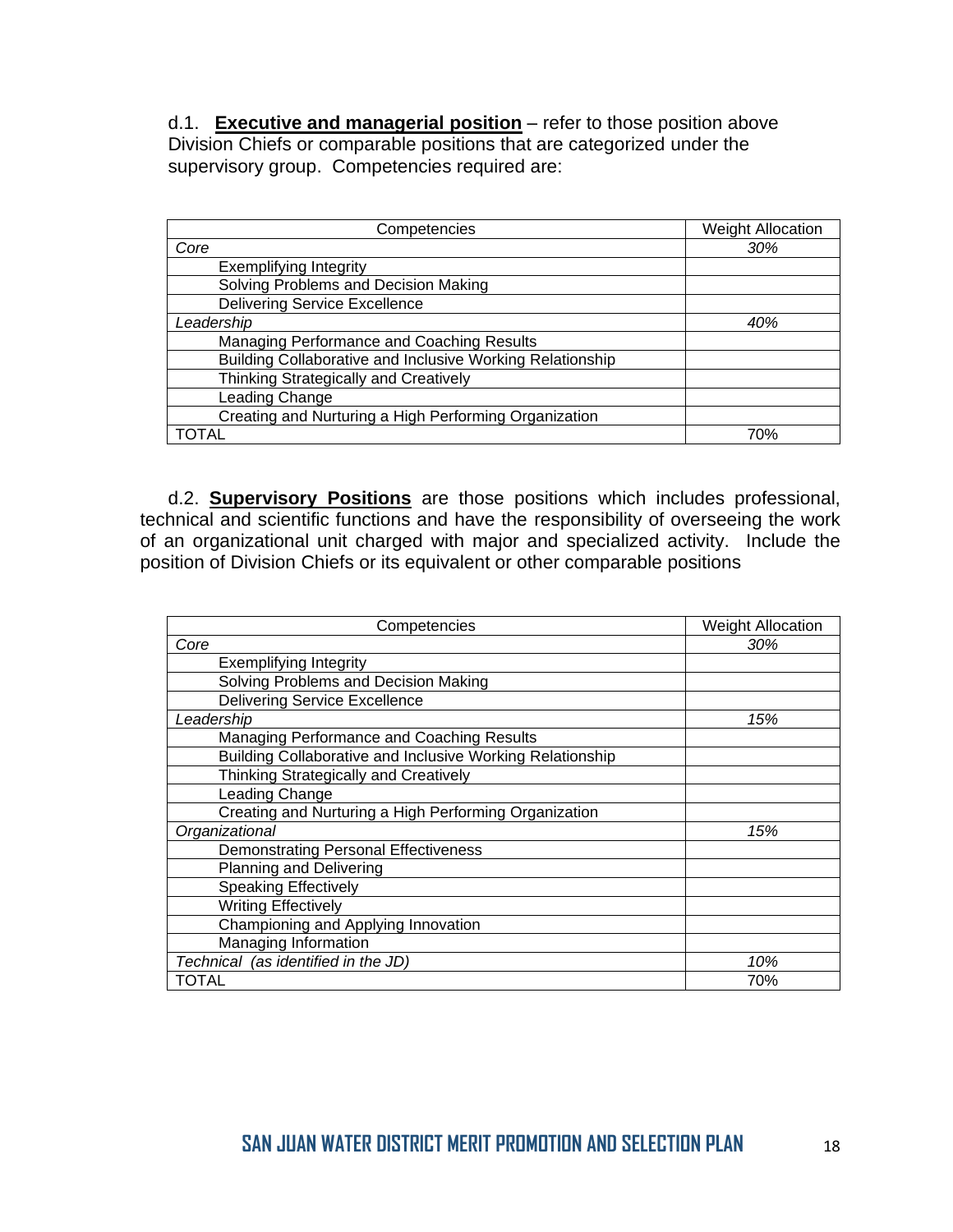d.3. **Technical or Non-supervisory positions** are those positions which includes professional, technical and scientific functions performing work requiring the practice of profession or application of knowledge acquired through formal training in a particular field or the expertise of a natural, creative and ability or talent. Include the positions of Engineers, Accountants, Administrative Officers, Finance Officers, Budget Specialists and other comparable positions.

| Competencies                                              | <b>Weight Allocation</b> |
|-----------------------------------------------------------|--------------------------|
| Core                                                      | 30%                      |
| <b>Exemplifying Integrity</b>                             |                          |
| Solving Problems and Decision Making                      |                          |
| <b>Delivering Service Excellence</b>                      |                          |
| Leadership                                                | 10%                      |
| Managing Performance and Coaching Results                 |                          |
| Building Collaborative and Inclusive Working Relationship |                          |
| Thinking Strategically and Creatively                     |                          |
| Organizational                                            |                          |
| <b>Demonstrating Personal Effectiveness</b>               |                          |
| <b>Planning and Delivering</b>                            | 15%                      |
| <b>Speaking Effectively</b>                               |                          |
| <b>Writing Effectively</b>                                |                          |
| Championing and Applying Innovation                       |                          |
| Managing Information                                      |                          |
| Technical (as identified in the JD)                       | 15%                      |
| TOTAL                                                     | 70%                      |

d.4. **Administrative Support Positions** – include those positions in the administrative support services group such as Administrative Assistant, Administrative Aide, Customer Service, Accounting Clerk, IT support, Secretary and other comparable positions.

| Competencies                                | <b>Weight Allocation</b> |
|---------------------------------------------|--------------------------|
| Core                                        | 30%                      |
| <b>Exemplifying Integrity</b>               |                          |
| Solving Problems and Decision Making        |                          |
| <b>Delivering Service Excellence</b>        |                          |
| Organizational                              | 20%                      |
| <b>Demonstrating Personal Effectiveness</b> |                          |
| Planning and Delivering                     |                          |
| <b>Speaking Effectively</b>                 |                          |
| <b>Writing Effectively</b>                  |                          |
| Championing and Applying Innovation         |                          |
| Managing Information                        |                          |
| Technical (as identified in the JD)         | 20%                      |
| TOTAL                                       | 70%                      |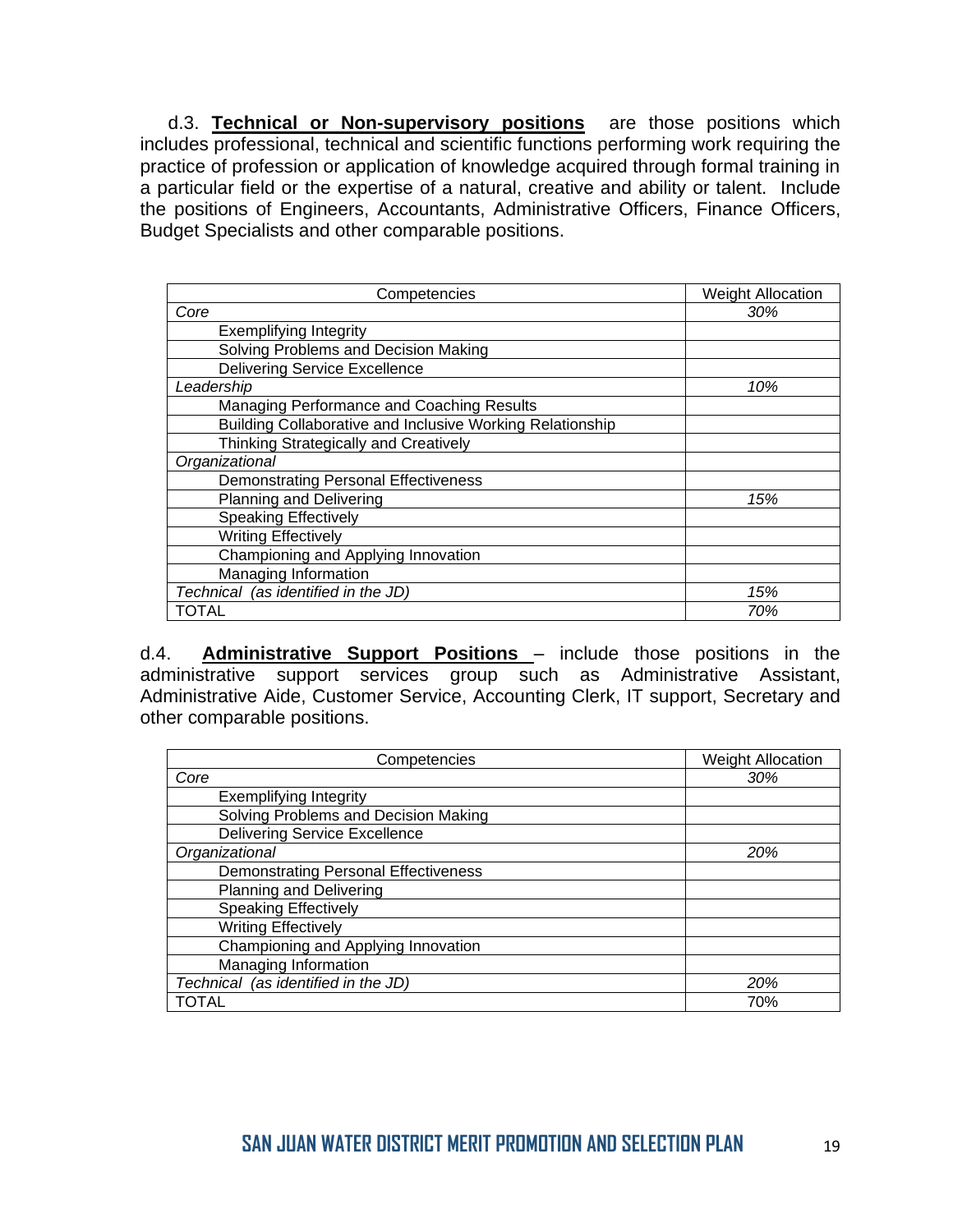d.5. **Skills, Trades and Crafts Positions** – include those positions such as Administrative Aide, Administrative Assistant with working titles as driver, carpenter, painter, gardener, electrician and other comparable positions.

| Competencies                                | <b>Weight Allocation</b> |
|---------------------------------------------|--------------------------|
| Core                                        | 30%                      |
| <b>Exemplifying Integrity</b>               |                          |
| Solving Problems and Decision Making        |                          |
| <b>Delivering Service Excellence</b>        |                          |
| Organizational                              | 15%                      |
| <b>Demonstrating Personal Effectiveness</b> |                          |
| <b>Planning and Delivering</b>              |                          |
| <b>Speaking Effectively</b>                 |                          |
| <b>Writing Effectively</b>                  |                          |
| Championing and Applying Innovation         |                          |
| Managing Information                        |                          |
| Technical (as identified in the JD)         | 25%                      |
| TOTAL                                       | 70%                      |

## **A. Written Examinations**

a.1 Written Exam is a tool that will measure the technical capabilities of the applicant skills on the job and specific knowledge and abilities needed to perform a particular job: It may be classified as:

- $\div$  Employment Test attempts to assess the match between the applicant and the job requirements. E.g. typing, driving, plumbing, welding tests
- $\cdot$  Aptitude Test used to determine the candidates skills and special abilities to perform the job such as clerical, linguistic, etc.
- $\cdot$  Intelligence Test measure an individuals intelligence (IQ) that is the ability to reason
- ❖ Personality Test measure basic aspects of persons personality or temperament

a.2. The HRMPSB secretariat shall administer the written test / skills test to the applicant to determine the person profile vis-à-vis the position profile (the actual competencies vs. the required competencies).

a.3. The skills test, which assesses the applicant's technical competencies, may be conducted by the office/division where the vacancy exists in collaboration with Administrative Section.

a.4. The test administrators for the written test shall ensure clarity of instructions to examinees. For applicants to skills, trades and crafts positions, instruction may be given in simple language or dialect they are familiar with.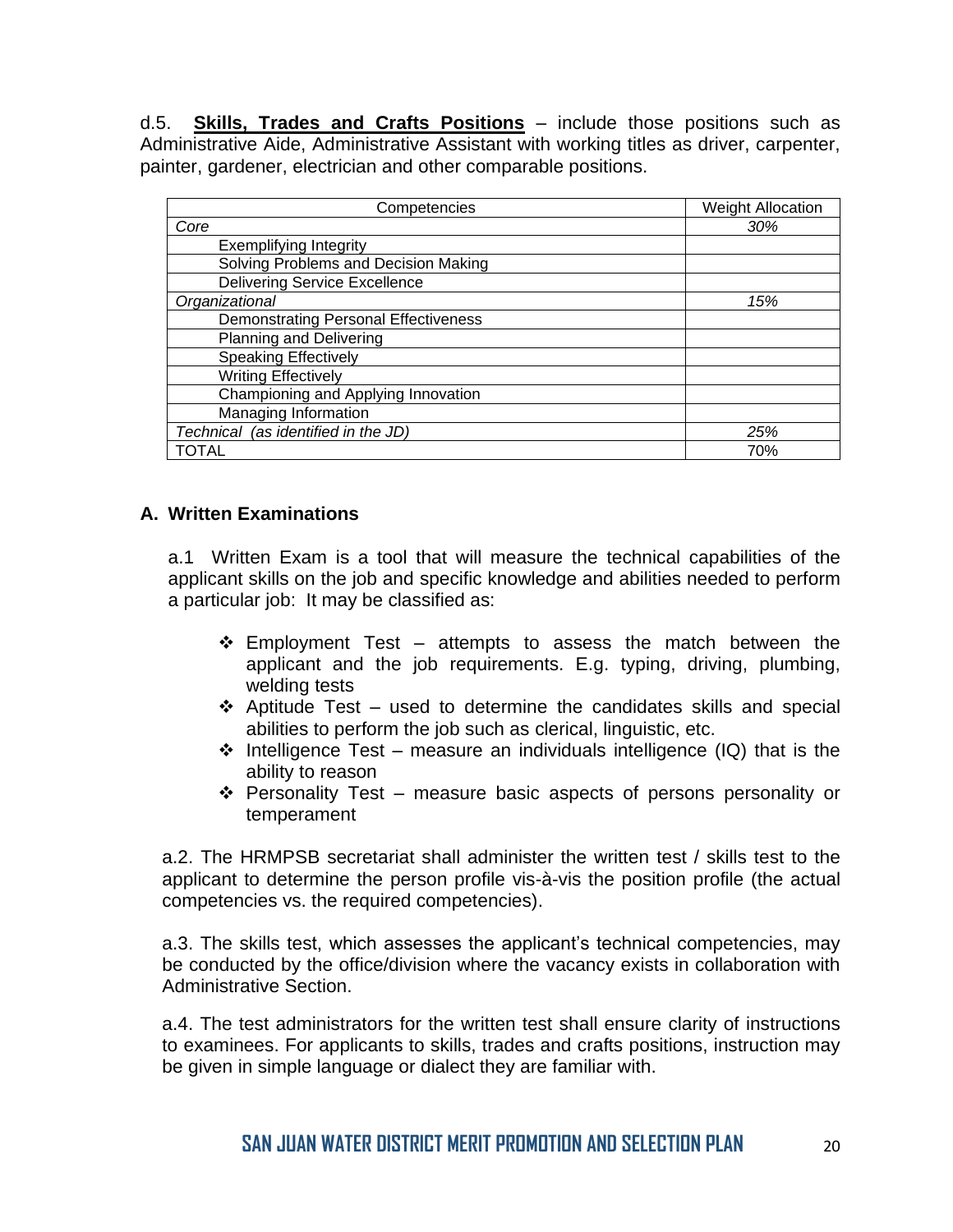a.5. All applicants must take a written examinations with variable duration. Persons with Disabilities (PWD) shall be given the option when to take the test with a time duration of time two (2) of the normal exam takers.

a.6. The following Rating Scale shall be used in rating the applicants in the Written Examination:

| <b>Rating Scale</b> | <b>Description</b>                                      |
|---------------------|---------------------------------------------------------|
| 5 - Exceptional     | Demonstrates 95% to 100% of the behavioral indicators   |
| 4 - Above Average   | Demonstrates 85% to 94% of the behavioral indicators    |
| $3 - Average$       | Demonstrates 75% to 84% of the behavioral indicators    |
| 2 - Below Average   | Demonstrates 50% to 74% of the behavioral indicators    |
| 1 - Unsatisfactory  | Demonstrates less than 50% of the behavioral indicators |

a.7. For skills and trades and crafts positions, work sample test shall be administered to applicants before the written examinations.

a.8. All applicants who gathered a rating of 3 in the written exam shall be scheduled for Behavioral Event interview by the Human Resource Merit Promotion and Selection Board (HRMPSB).

## **B. Conduct of Behavioral Event Interview**

b.1. Refers to an interview to be conducted by the HRMPSBs with the Psycho-Social and Personality Traits (PSPT) and Potential of candidates for hiring and promotion.

b.2. Potential candidates/interviewees shall be asked certain questions, situational experiences, circumstances and issues, and on how they managed, resolved and controlled those situations and circumstances.

## **C. Conduct of Panel Interview**

c.1. The HRMPSB shall ask questions on matters related only to the selection criteria. Questions shall not pertain to age, sexual orientation and gender identity, civil status, disability, religion, ethnicity, political affiliation and other similar factors/ personal circumstances.

c.2. The HRMPSB shall ensure that applicants with disability would be able to effectively communicate themselves during the interview and be afforded to ease access to the interview rooms.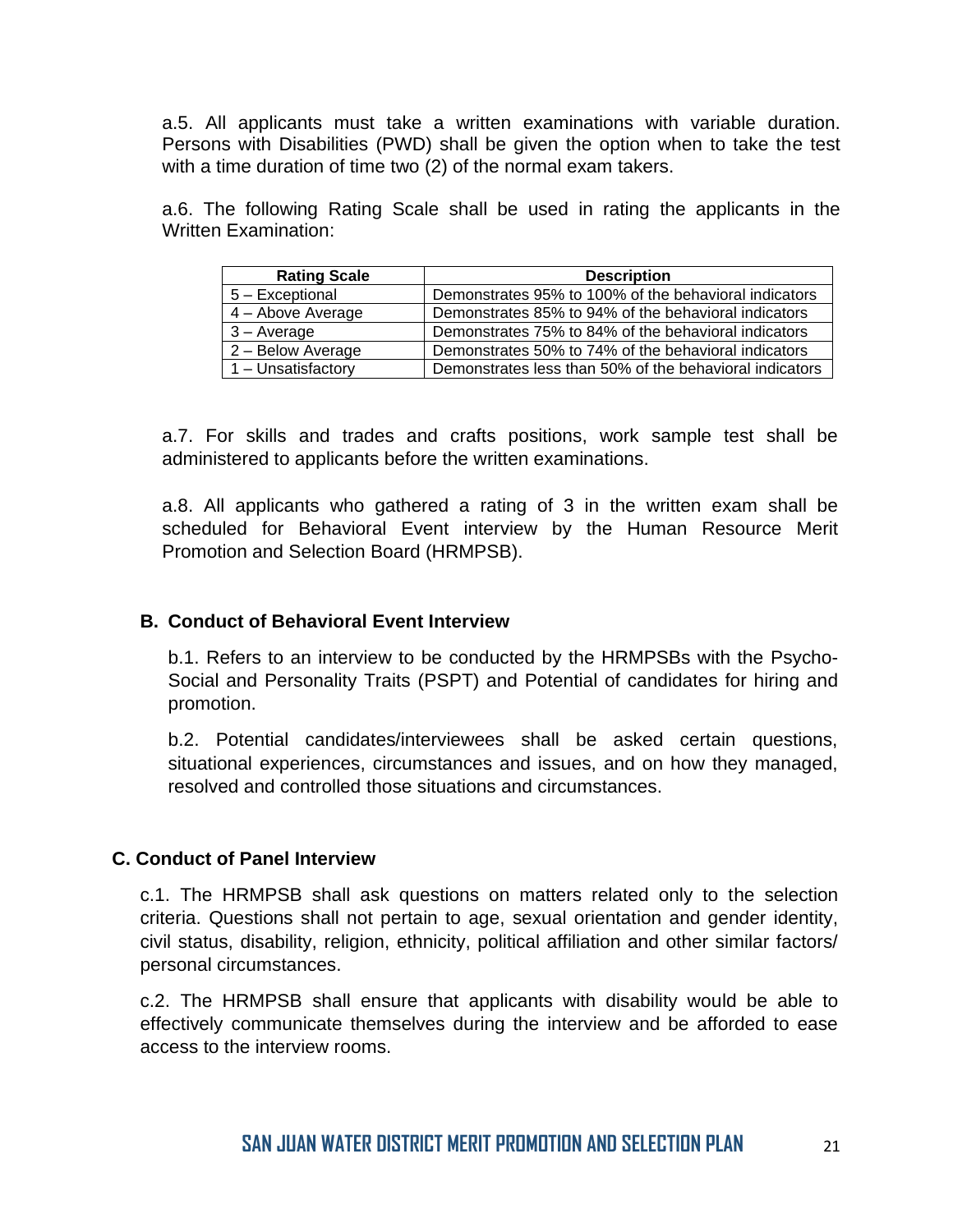c.3. The HRMPSB shall use the following rating mechanism in scoring the candidates responses:

| <b>Rating Scale</b> | <b>Description</b>                                                                                                                          |
|---------------------|---------------------------------------------------------------------------------------------------------------------------------------------|
| 5 - Exceptional     | Candidates answer is at superior level of extremely high quality                                                                            |
| 4 - Above Average   | Candidates answer is clearly above the level for effective job performance                                                                  |
| $3 - Average$       | Candidates answer is at satisfactory level for effective job performance                                                                    |
| 2 - Below Average   | Candidates answer demonstrates proficiency in the factor to some degree<br>but at a level below that required for effective job performance |
| 1 - Unsatisfactory  | Candidates answer is well below the level required for effective job<br>performance                                                         |

c.4. The Human Resource Merit Promotion and Selection Board (HRMPSB) secretariat shall conduct the background investigation to the top five (5) candidates .

## **Step 9. Conduct Background Investigation (BI)**

- a. The Background Investigation aims to get vital information on the applicant, such as but not limited to, competencies, performance records and other information that may affect or predict performance. The information shall likewise supplement or validate assessments done on the applicant's competencies.
- b. The BI shall be done either through face-to-face interview, phone interview or using feedback form.
- c. The BI shall cover the following roles of the applicants: As a person, as a worker and as a peer, subordinate and/or supervisor. A 360-degree assessment may be adopted to include applicant's supervisors, peers and subordinates in the current or previous employment. For applicants who are fresh graduates or have no employment record, the BI shall be conducted in the school where the applicants graduated. Respondents in the BI will also include the references indicated in the form submitted.
- d. HRMPSB secretariat may likewise use the social media like a Facebook screening of candidates to proceed in the selection process to support the qualifications of the applicants for the job. The following posts shall be observed: inappropriate posting of photographs, videos or information; drinking or using drugs; discriminatory comments related to race, gender, or religion; badmouthing their previous company or fellow employees; lied about qualifications; linked to criminal behavior; shared confidential information from previous employers; screen name was unprofessional; lied about an absence and posted too frequently.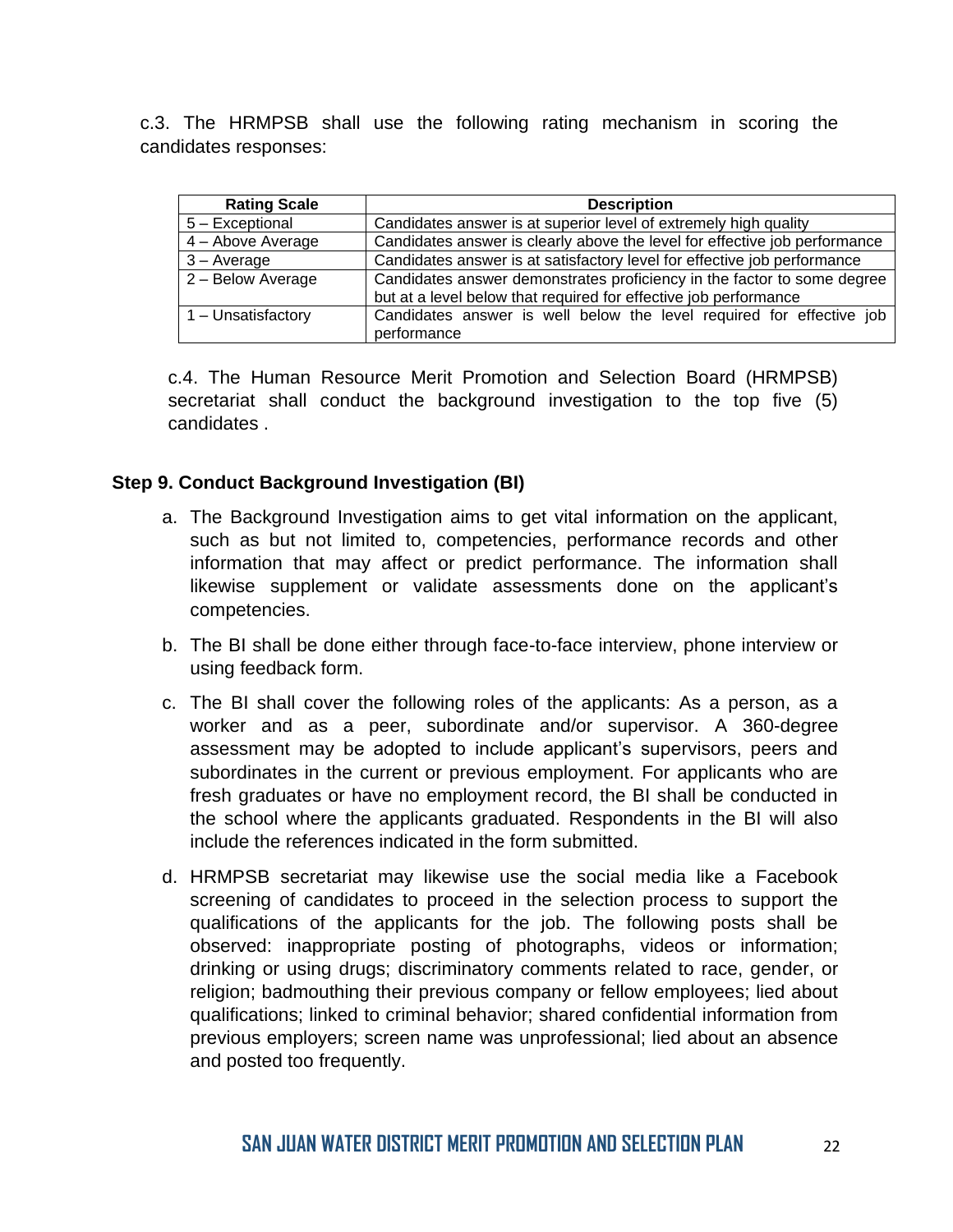## **Step 10. HRMPSB Final Deliberation**

- a. HRMPSB shall make a systematic assessment of the competence and qualifications of candidates for appointment to the corresponding level of positions.
- b. The selection criteria shall be based on competency-based job description and approved Qualification Standards specific for the position to be filled.
- *c.* The HRMPSB shall be represented by at least the majority of its members during the deliberation of candidates for appointment.
- d. The deliberation by the HRMPSB in the San Juan Water District shall not be made earlier than ten (10) calendar days from the date of publication and posting of vacant positions. An appointment issued in violation of these rules shall be disapproved.
- e. The HRMPSB shall list the top five (5) candidates and the list shall be limited to those over-all point scores that are at par based on the selection criteria stated above.

## **Step 11. Submit list of top five (5) candidates**

a. The HRMPSB shall submit to the General Manager the top five (5) ranking candidates deemed most qualified for appointment to the vacant position.

## **Step 12. Final Selection of Appointee**

a. Guided by the report of the HRMPSB's assessment of candidates and in the exercise of sound discretion General Manager shall select, insofar as practicable, from among the top five (5) candidates or less, deemed most qualified for appointment to the vacant position, depending on the number of candidates.

b. Prior to issuance of appointment, in case of original appointment, the first choice of the General Manager shall be required to undergo medical assessment prior to the issuance of appointment, transfer and reemployment. Should the medical assessment results show that the applicant is unfit to work the General Manager shall select a second choice who shall be required to undergo medical assessment and offered the position is found fit to work as certified by a government physician using the CS Form No. 211 Revised 2017.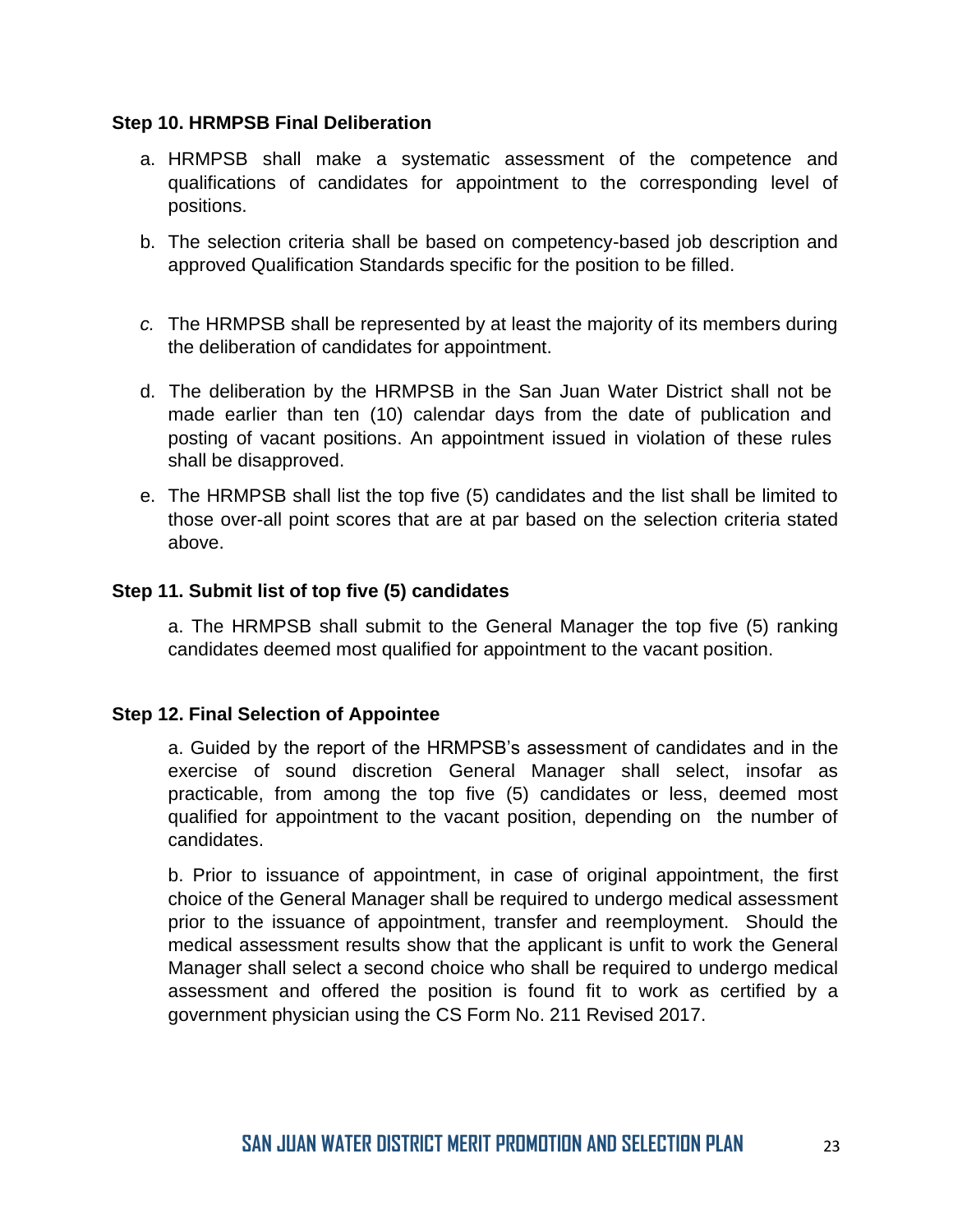## **Step 13. Issue Appointment**

a. The General Manager shall issue appointment in accordance with the provisions of the San Juan Water District Merit Promotion and Selection Plan.

## **Step 14. Announcement**

a. The HRMO shall post in three (3) conspicuous places in the agency a notice announcing the appointment of an employee a day after the issuance of the appointment for at least fifteen (15) calendar days.

## **VI. GRIEVANCE AND PROTEST**

**Grievance** refers to work related issues giving rise to employee dissatisfaction *(Sec. 6, MC No. 2, s. 2001).* The following cases shall be acted upon through the San Juan Water District Grievance Machinery:

- 1. Non-implementation of policies, practices and procedures which affect employees from recruitment to promotion, detail and transfer.
- 2. Discrimination in the selection of employees on account of age, sex, sexual orientation and gender identity, civil status, disability, pregnancy, religion, ethnicity, or political affiliation
- 3. Disqualification of applicant to a career position for reason of lack of confidence of the General Manager; and
- 4. Other violations of the provisions of this Merit Promotion and Selection Plan.

**Protest** refers to an action filed by a qualified next-in-rank official or employee questioning the issuance of an appointment in favor of another on the basis of lack of qualifications of the appointee.

- 1. A qualified next-in-rank employee shall have the right to appeal initially to the General Manager, then to the CSC RO, and then to the Civil Service Commission Proper.
- 2. Only a qualified next-in-rank official or employee may file a protest against an appointment made in favor of another who does not possess the minimum qualification requirements.
- 3. Protest may be filed within fifteen (15) days from the announcement and/or posting of appointments subject of protest.
- 4. Notwithstanding the initial approval/validation of an appointment, the same may be recalled by the CSC RO IV or by the Commission on the grounds stated in Sec 116 of CSC MC No. 24, s. 2017, as amended (2019 edition).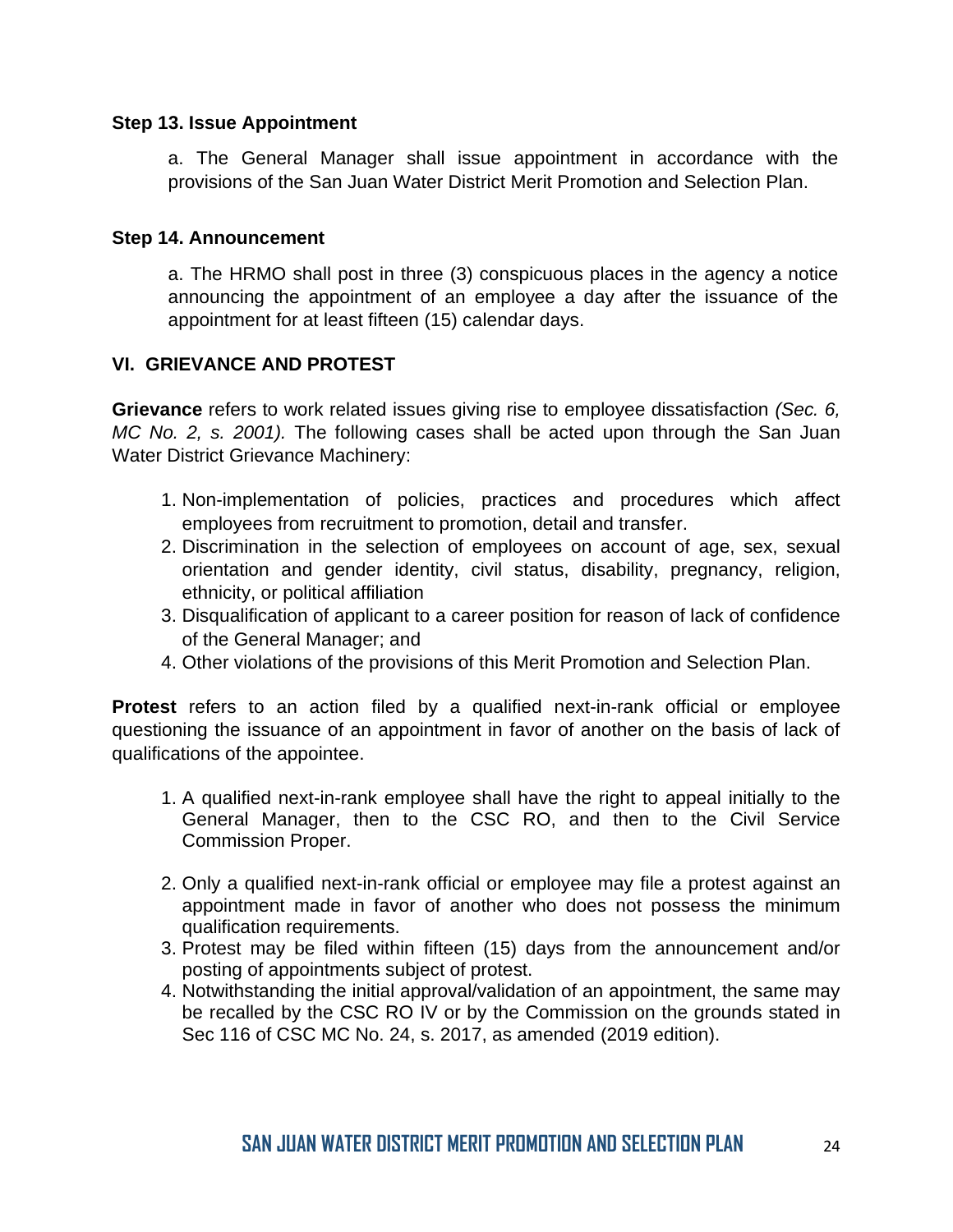## **VII. COMPOSITION OF THE HUMAN RESOURCE MERIT PROMOTION AND SELECTION BOARD (HRMPSB)**

## **1. COMPOSITION**

a. The HRMPSB of San Juan Water District shall be composed of the following:

|                | <b>First &amp; Second Level Positions</b><br>(Supervisory, Non-Supervisory, Technical, Non-Technical and<br><b>Administrative Positions)</b>                                                                                                                                                                                                                                                                                                                                                          |
|----------------|-------------------------------------------------------------------------------------------------------------------------------------------------------------------------------------------------------------------------------------------------------------------------------------------------------------------------------------------------------------------------------------------------------------------------------------------------------------------------------------------------------|
| Chairperson    | Highest official in-charge of human resource management or his/her<br>authorized representative                                                                                                                                                                                                                                                                                                                                                                                                       |
| <b>Members</b> | Head of organizational unit where vacancy exists, or his/her designated<br>alternate<br>Human Resource Management Officer (HRMO) or the career service<br>employee directly responsible for recruitment, selection and placement,<br>or his/her designated alternate<br>Two (2) regular and alternate representatives of the rank and file career<br>employees, from the first level and from the second level, who shall all<br>be chosen by the duly accredited employees association in the agency |
| Secretariat    | Administrative Section/ HR Unit                                                                                                                                                                                                                                                                                                                                                                                                                                                                       |

b. The highest official in-charge of the human resource management shall be the official directly supervising the human resource management of San Juan Water District.

c. In case there is no accredited employees' association in the San Juan Water District, the representatives shall be chosen at large by the employees through a general assembly. The candidate who garnered the second highest votes shall automatically be the alternate representative. Any other mode of selection may be conducted for the purpose.

d. The first level representative or alternate shall participate during the screening of candidates for vacancies in the first level; the second level representative or alternate shall participate in the screening of candidates for vacancies in the second level. Both rank-and-file representatives shall serve for a period of two (2) years.

e. The General Manager shall issue an Office Order identifying the principal members of the HRMPSB and their designated alternates. The CSCRO IV and CSCFO-Batangas should be furnished with a copy of the Office Order.

f. The membership of the HRMPSB can be modified, provided it conforms to the prescribed composition. San Juan Water District may add a reasonable number of members, but the prescribed composition may not be reduced. The HRMPSB members must be duly designated and their names posted in the San Juan Water District bulletin board. Any change in the composition of the HRMPSB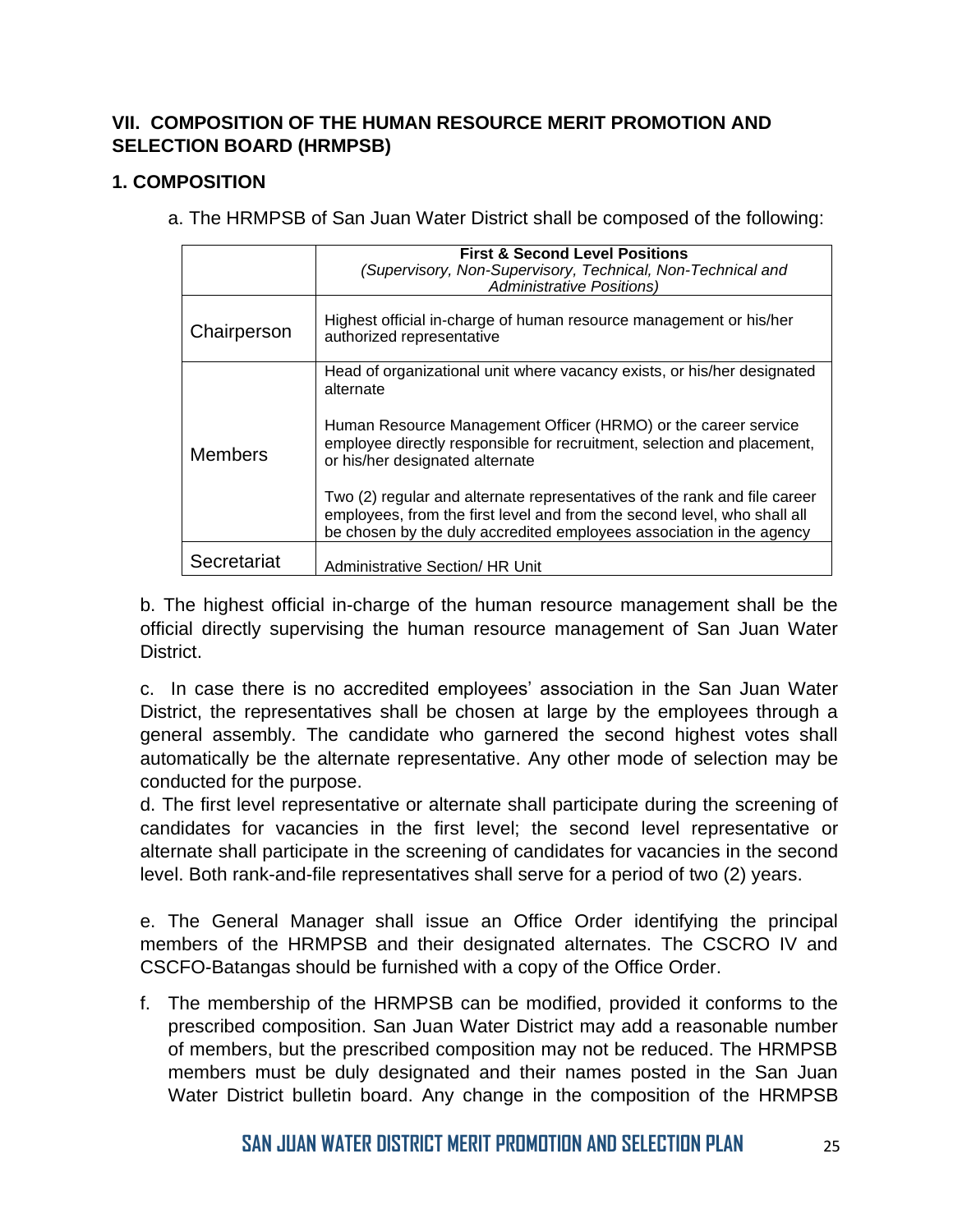should be reported to the CSC Regional Office IV or CSC Field Office - Batangas.

g. The HRM Officer, as member of the HRMPSB, shall not act as secretariat to the HRMPSB. For agencies with only one appointed or designated HRM Officer, the agency head shall designate an employee from other units to act as the secretariat.

## **2. FUNCTIONS AND RESPONSIBILITIES**

A. The **Human Resource Management Officer or the duly authorized employee in charge of human resource management** shall have the following functions and responsibilities

a.1. Disseminate copies of the agency Merit Promotion and Selection Plan (MPSP) and its annexes to all agency human resource after approval thereof by the Civil Service Commission. An orientation shall also be conducted by the HRD Unit within six (6) months upon approval of the MPSP. This orientation is meant to ensure awareness and understanding of the Plan. A Report on the same shall be submitted to the Civil Service Field Office - Batangas for record purposes.

a.2. Develop a System of Ranking Positions (RSP) which will be submitted for approval of the General Manager, copy furnished the CSC RO IV and CSC Field Office – Batangas, for reference purposes;

a.3. Develop a plan which shall set forth the number, knowledge and skills of human resource needed to achieve the organization's goals, objectives and programs.

a.4. Develop and maintain an updated qualification database of employees of the agency to include education, training, experience, eligibility, skills, competencies, and other similar information.

a.5. Develop a program to fast track the career movement of employees with superior qualifications.

a.6. Submit to the CSC Field Office – Batangas within the first quarter of the year the San Juan Water District's updated Personnel Services Itemization/Plantilla of Personnel.

a.7. Request authentication from the CSC or authorized agencies of the original copy of certificate of eligibility/licenses/report of rating of selected candidate/s prior to issuance of original appointment, promotion, transfer, reappointment or reemployment unless previous authentication has been issued for the same eligibility/license/report of rating.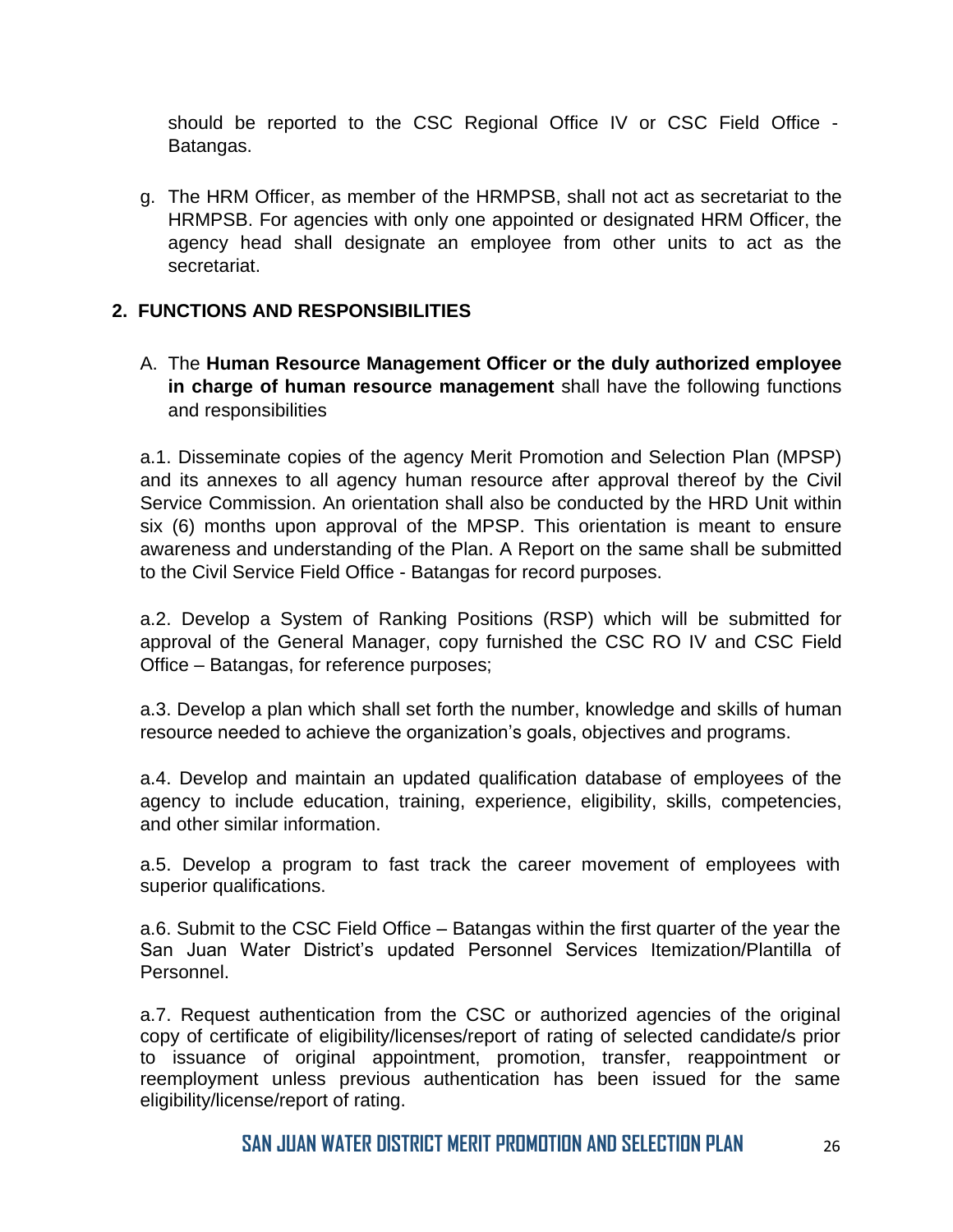a.8. Review thoroughly and check the veracity, authenticity, and completeness of all the requirements and supporting papers in connection with all cases of appointments before submitting the same to the Commission.

a.9. The HRMO shall also ensure that the Personal Data Sheet (CS Form No. 212, Revised 2017) of the appointee is updated and accomplished properly and completely. To monitor any change in the employee's profile, the PDS shall be updated on an annual basis.

a.10. Sign the following certifications at the back of the appointment:

- Certification as to completeness and authenticity of requirements; and
- Certification that the vacant position to be filled has been published and posted in the CSC Bulletin of Vacant Positions in accordance with RA No. 7041, and deliberation was done by the HRMPSB ten (10) days after publication.

a.11. Ensure that the Chairperson of the HRMPSB has signed the certification at the back of the appointment, whenever applicable.

a.12. The Human Resource Management Officer or the duly authorized employee directly responsible for recruitment, selection and placement shall be a regular member of the HRMPSB.

a.13. Furnish appointee with a photocopy of his/her appointment (appointee's copy) for submission to the Commission, ensuring that the appointee signs on the acknowledgment portion of the appointment.

a.14. Submit appointments (CSC, agency, and appointee's copy) with supporting documents in the prescribed Appointment Transmittal and Action Form (CS Form No. 1, Revised 2018) indicating the names of the appointees, their position, status and nature of appointment and the corresponding date of issuance within 30 calendar days from issuance thereof.

a.15. Transmit to the appointee the original copy of his/her appointment acted upon by the Commission.

a.16. Submit to the Commission, through the CSC Field Office - Batangas within the prescribed period, the required reports (electronic and hard copy) such as DIBAR (CS Form No. 8, Revised 2017), summary list of employees' performance rating, and such other reports as may be required by the Commission.

a.17. Ensure the oath taking and conduct of orientation program to new employees and continuous human resource interventions for existing employees.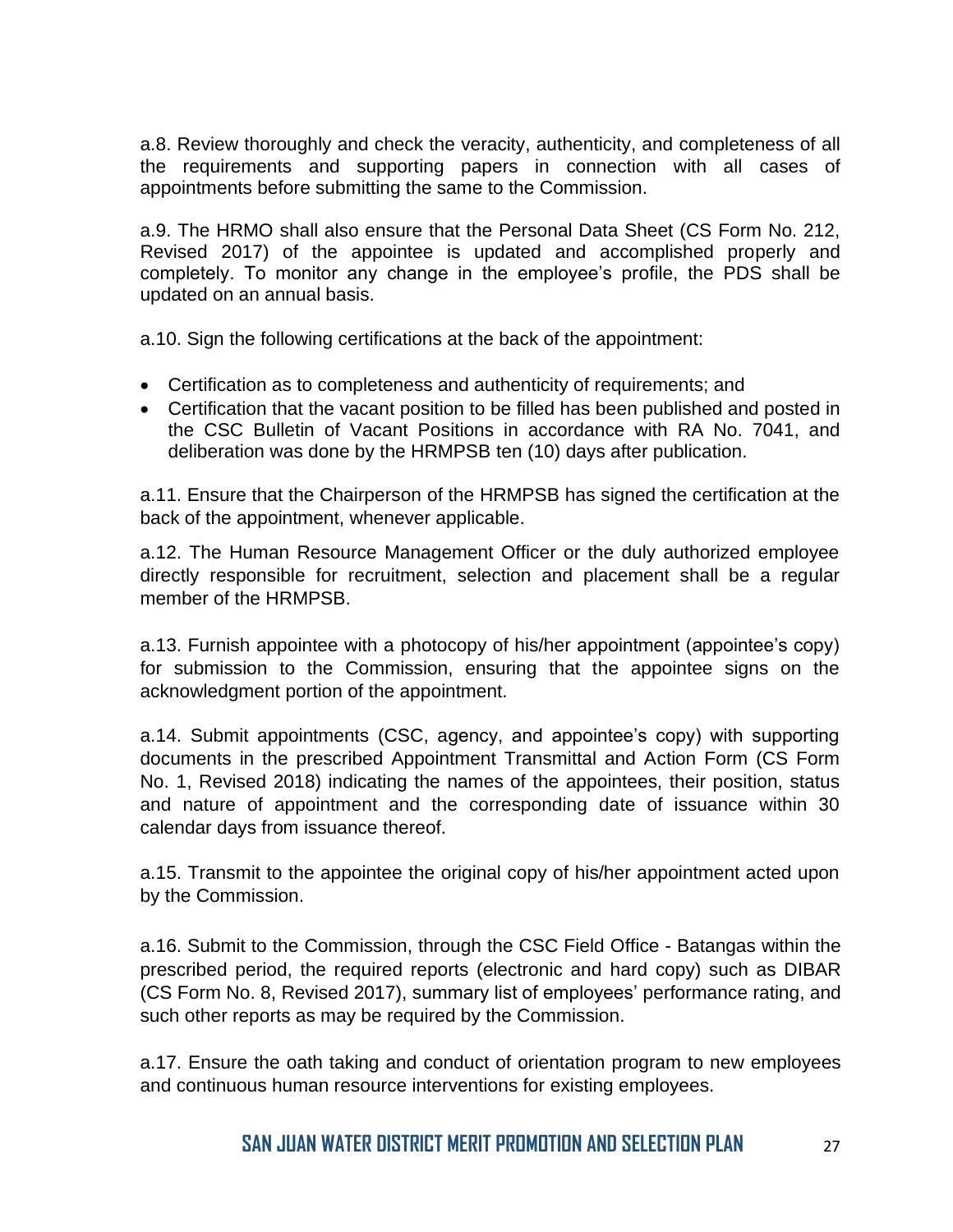a.18. Submit to the CSCFO a copy of the Oath of Office (CS Form No. 32, Revised 2018) within 30 days from the date of assumption of the appointee.

a.19. Submit to the CSCFO a copy of the Certification of Assumption to Duty (CS Form No. 4, Series of 2018) within 30 days from the date of assumption of the appointee.

a.20. Ensure the conduct of orientation and workshop of the HRMPSB members including alternate representatives on the agency selection/promotion process and CSC policies on appointments.

a.21. Ensure the orientation of officials and employees on the recruitment, selection and placement process.

a.22. Ensure the establishment and maintenance of the agency Human Resource Management Database which will be the basis of all the reports to be submitted by his/her agency to the Commission.

a.23. Ensure the establishment, maintenance, and disposal of agency's employees 201/120 files pursuant to the guidelines of CSC MC No. 8, s. 2007, and CSC MC No. 1, s. 2011.

a.24. Ensure the renewal of professional licenses of appointees to positions involving practice of profession regulated by bar/board law.

a.25. Perform all other functions as may be provided by law.

a.26. Comply with the applicable PRIME-HRM Maturity Level Indicators (Competencies and Practices Lenses) for Recruitment Selection and Placement.

The following will be adopted by San Juan Water District for the customization of PRIME-HRM:

- ❖ Develop a computer-based system where the RSP documents are stored and maintained.
- $\div$  To ensure the confidentially of the RSP data and information the system shall be password generated and only authorized personnel have access to the system.
- ❖ Develop and create a tracking tool / template on the RSP Turn-around Time and Cost of sourcing.
- ❖ Based on the data gathered the HRMPSB shall make analysis and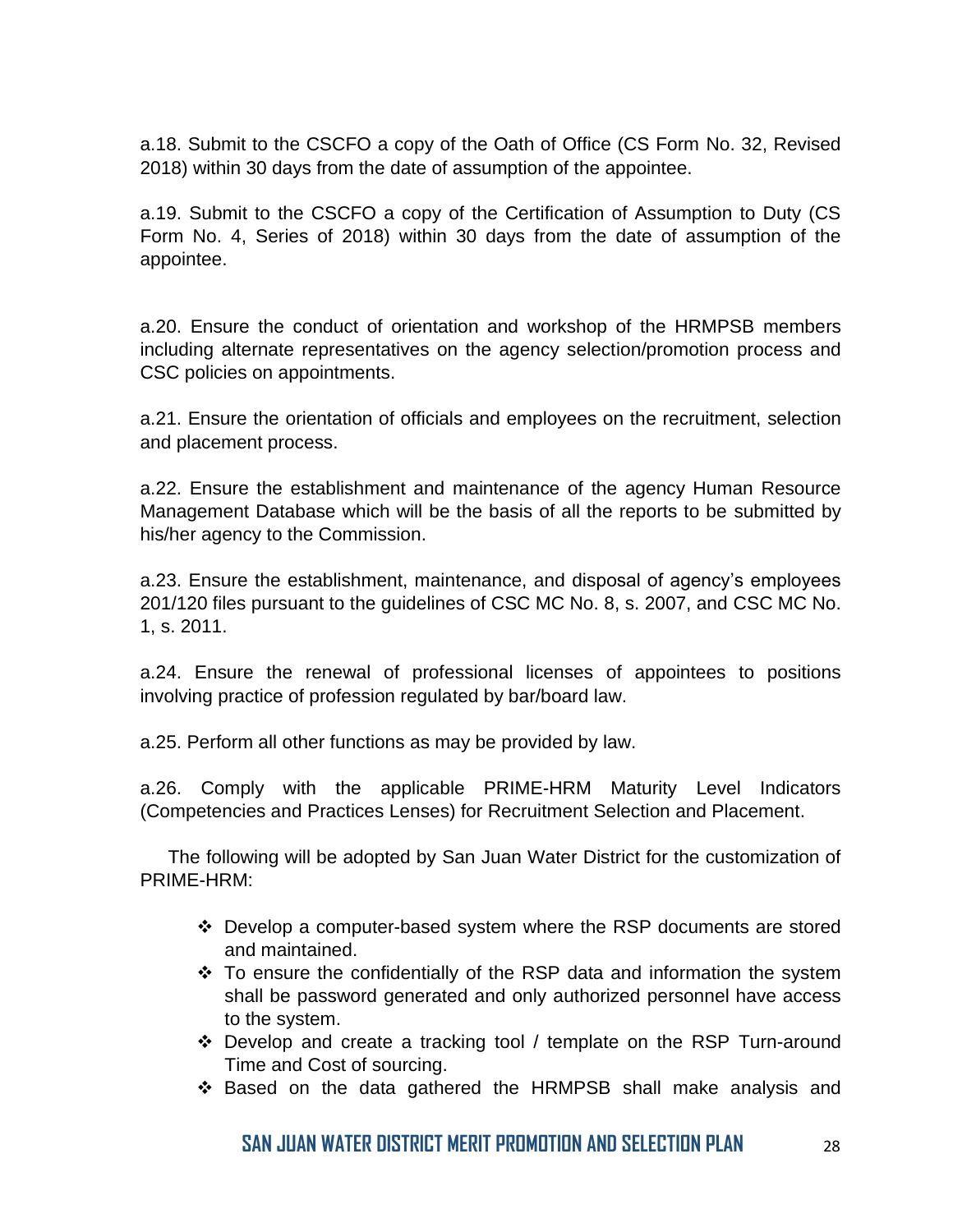recommendations to the General Manager for further improvement of the RSP system.

- ❖ Prepare the Annual Staffing Plan with recommended staffing modification.
- ❖ Prepare the Annual Recruitment Plan based on anticipated vacancies indicating the qualified
- ❖ next in rank and pool of possible candidates. They must craft selection criteria based on updated Job descriptions and approved/prescribed QS. Application of the EEOP principles must be included in the Selection Plan.
- ❖ Prepare the list of candidates aspiring for the vacant position either within or outside the agency (Pool of Internal and External Applicants), including qualified next-in-rank employees. Employees shall be responsible for updating their Personal Data Sheet (PDS) every month of January (annually) and submit all supporting documents thereto to the Administrative Section.
- ❖ Develop a System of Ranking of Positions which will be submitted for approval of the General Manager, copy furnished the Civil Service Commission Field Office Batangas for record purposes.
- ❖ Develop an Orientation/ On-boarding Program for approval of the General Manager to be able to familiarize the newly hired and promoted employees with policies, office rules and regulations, performance expectations, reporting relationships and information needed to perform the job. The duration of the On-boarding program shall be throughout the employees' entire first year which shall commence on the date of assumption to duty.
- ❖ Develop an orientation monitoring and evaluation tools / mechanism to ensure the effectiveness of the orientation program.

a.27. Additionally, the HRMO's responsibilities in the implementation of EEOP are as follows:

- ❖ Ensure that all department heads are sufficiently trained in effective managing workplace discrimination and harassment, and are conversant and up to date with Equal Employment Opportunity Policy.
- ❖ Ensure that its Equal Employment Policy is available and communicated to and understood by all existing employees.
- ❖ As part of the New Employees Orientation Program, ensure that all new employees are advised of the Equal Employment Opportunity Policy, the standards expected of them and the procedures of making the complaint.

**B. The Human Resource Management Office/Unit/ Employee designated as Secretariat** shall have the following functions and responsibilities:

b.1. Perform secretariat and technical support function to the HRMPSB for the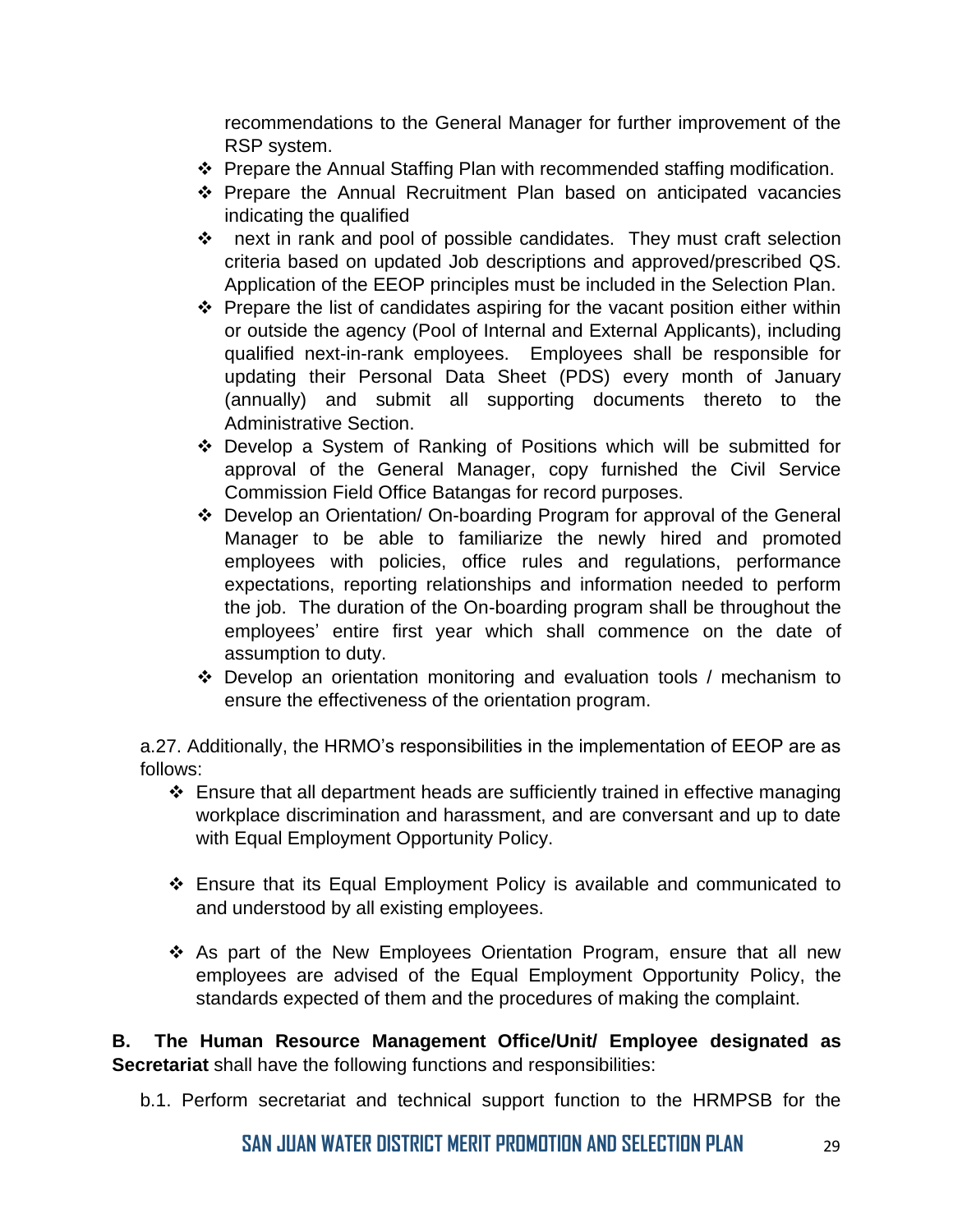comparative assessment and final evaluation of candidates.

b.2. Evaluate and analyze results of structured background investigation for first *(PRIME-HRM ML 2)* and second levels, supervisory and executive/managerial positions.

C. **The employees** shall be responsible for updating their Personal Data Sheet annually, if deemed necessary, and submit supporting documents thereto to the HRD Unit.

- c.1. In EEOP, all employees are responsible for:
- ❖ Conducting themselves in non-discriminatory manners at all time in the workplace.
- ❖ Not tolerating any form of harassment or discrimination and for notifying the relevant head of office should circumstances arise.
- ❖ Attempting (whenever practicable) to amicably resolve any personal harassment or discrimination matter with the individual or group of people involved, prior to notifying their supervisor or Human Resource Management Office.
- ❖ Understanding, respecting and applying the EEOP and bullying, harassment and discrimination prevention principles of the San Juan Water District.

D. The **Human Resource Merit Promotion and Selection Board (HRMPSB)** shall have the following functions and responsibilities:

d.1. Assist the General Manager in the judicious and objective selection of candidates for appointment in the agency in accordance with the approved Agency MPSP.

d.2. Be primarily responsible for the judicious and objective selection of candidates for appointment in the agency in accordance with the approved Agency MPSP.

d.3. Adopt a formal screening procedure and formulate criteria for the evaluation of candidates for appointment, taking into consideration the following:

- ❖ Reasonable and valid standards and methods of evaluating the competence and qualifications of all applicants competing for a particular position.
- ❖ Criteria for evaluation of qualifications of applicants for appointment must suit the job requirements of the position.

d.4. Disseminate screening procedure and criteria for selection to all agency officials and employees and interested applicants. Any modification of the procedure and criteria for selection shall likewise be properly disseminated.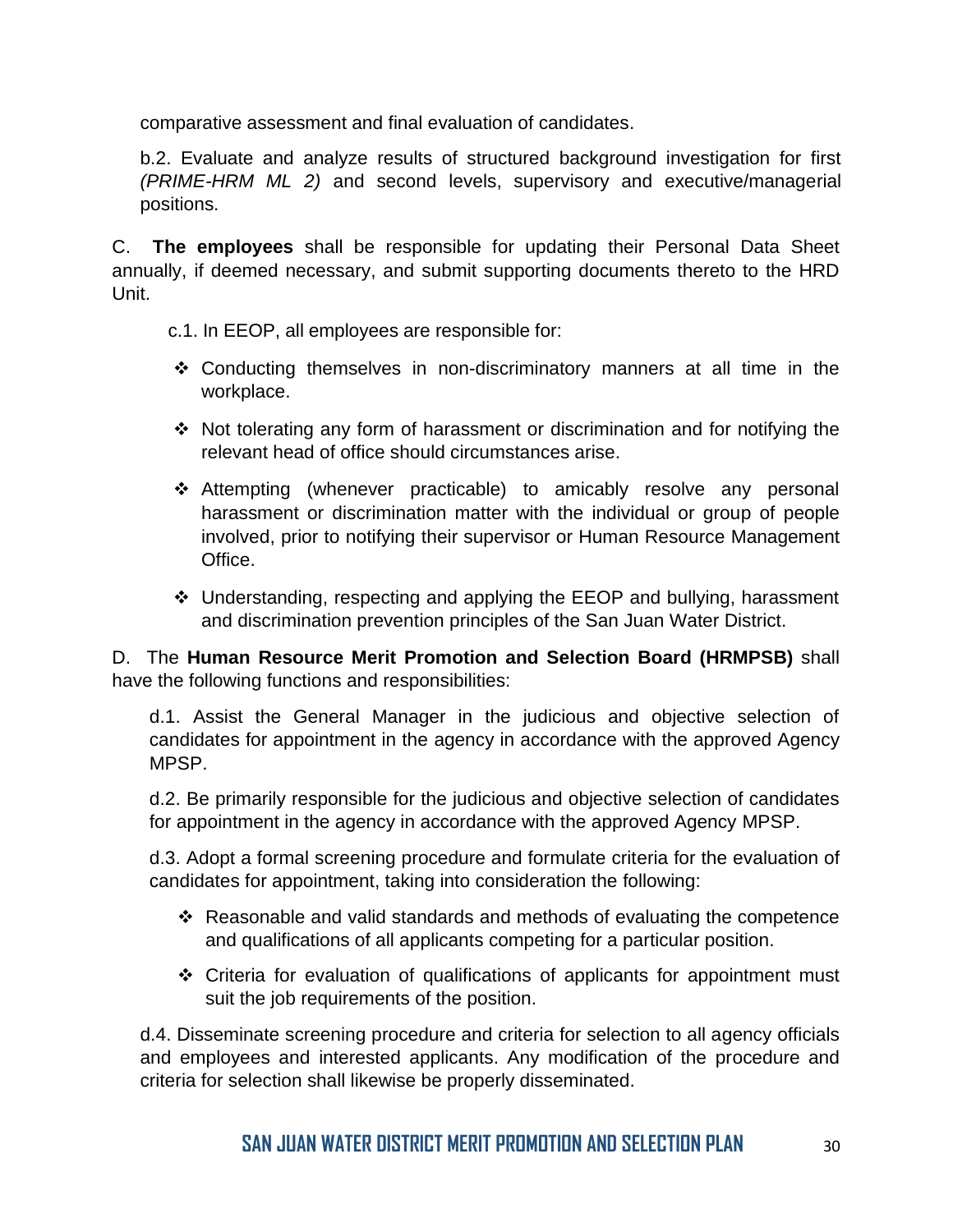d.5. Maintain fairness and impartiality in the assessment of candidates. Towards this end, the HRMPSB may employ the assistance of external or independent resource persons and may initiate innovative schemes in determining the best and most qualified candidate.

d.6. Ensure that the Chairperson of the HRMPSB has signed the certification at the back of the appointment, whenever applicable.

d.7. Maintain records of the deliberations which must be made accessible to interested parties upon written request and for inspection and audit by the CSC; and

d.8. Orient the officials and employees in the San Juan Water District pertaining to policies relative to human resource actions, including the gender and development dimensions of the MPSP.

d.9. Follow strictly the process on the selection of employees for appointment in San Juan Water District.

d.10. Check the San Juan Water District's System of Ranking Positions (RSP) in identifying the next-in-rank positions to be considered in filling the vacant position.

d.11. Through the Human Resource Management Office, make accessible the following information or documents upon written request: 1) Screening procedure and criteria selection, and its amendments; 2) Policies relative to personnel action, including the gender and development dimension of the Merit Promotion and Selection Plan; and c) Approved San Juan Water District MPSP.

In addition, the HRMPSB shall also perform the following functions:

- 1. Enhance the SJWD's specific guidelines in the application of Equal Employment Opportunity Principle (EEOP) if needed;
- 2. Formulates customized screening criteria, guidelines and tools;
- 3. The HRMPSB will get the assistance of the **San Juan East Central School** in the conduct of assessment of applicants with disabilities;
- 4. The HRMPSB will partner with the **San Juan East Central School** for the assessment of hearing impaired or deaf and mute applicants;
- E. The **General Manager** shall have the following functions and responsibilities:

e.1. Establish a HRMPSB and see to it that all its members including alternate representatives undergo orientation and workshop on the agency selection/promotion process and CSC policies on appointments.